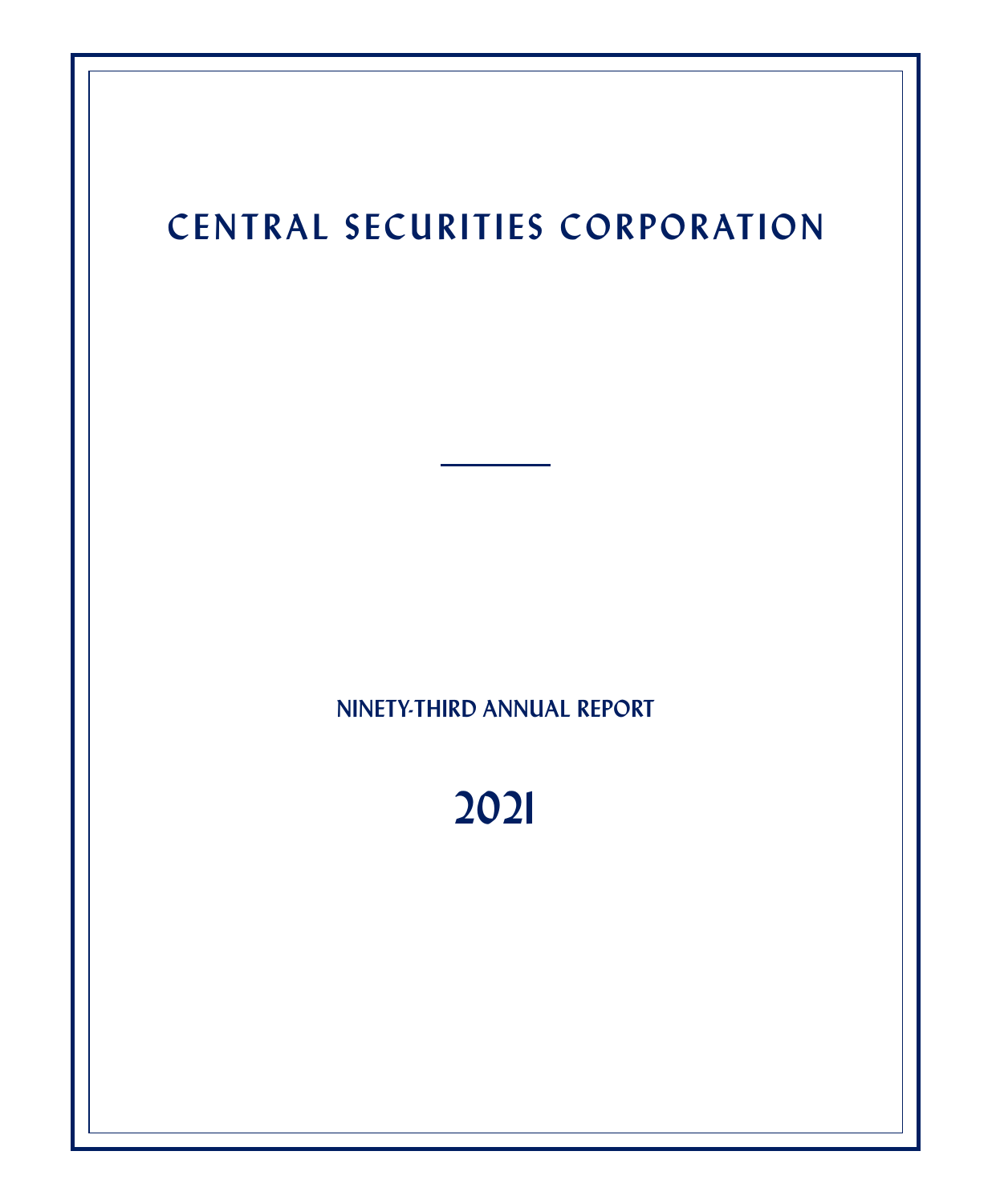### SIGNS OF THE TIMES

"In much of Europe and East Asia, you can go for weeks without touching paper money or coins. In 2013, a bank robber in Sweden was thwarted because the bank he targeted didn't have any money to steal – the branch was a 'cashless' location

"The trend is the same, though not as advanced, in the United States. The share of Americans preferring to pay with cash fell to 18 percent in 2020 from 27 percent in 2016, according to a Federal Reserve survey, a trend accelerated by the pandemic. Americans age 25 to 34 are less than half as likely to use cash as those 65 and older.…

"Dollar bills remain in favor mainly in countries with underdeveloped financial systems and shaky currencies, where American cash is a store of value. There are now more dollars circulating outside the United States than in it. Criminal enterprises also like to do business in large denomination bills because they're harder to trace than money in, say, checking accounts. According to the Federal Reserve Bank of San Francisco, there have been more \$100 bills than \$1 bills in circulation worldwide since 2017." (*The New York Times,* December 12, 2021)

"As the remains of Hurricane Ida swept over New York City, Central Park recorded 3.15 inches of rain in a single hour on Wednesday night, smashing the previous one-hour record of 1.94 inches set on Aug. 21 during Tropical Storm Henri. The sudden burst of rain paralyzed the city, with cascades of water pouring into subway stations and shutting down much of the system for hours.

"Across the continental United States, the heaviest downpours have become more frequent and severe in recent decades, according to the federal government's National Climate Assessment. In the Northeast, the strongest 1 percent of storms now produce 55 percent more rainfall than they did in the middle of the 20<sup>th</sup> century." (Brad Plumer, *The New York Times*, September 3, 2021)

"Last year, Norway reached a milestone. Only about 8 percent of new cars sold in the country ran purely on conventional gasoline or diesel fuel. Two-thirds of new cars sold were electric, and most of the rest were electric-and-gasoline hybrids.

"For years, Norway has been the world leader in shifting away from traditional cars, thanks to government benefits that made electric vehicles far more affordable.…

"Still, electric car enthusiasts are stunned by the speed at which the internal combustion engine has become an endangered species in Norway….Americans might view Norwegians as environmental die-hards who were eager to ditch gas cars….other transportation experts said that Norwegians started with much of the same electric vehicle skepticism as Americans. That changed because government policies that picked off the easier wins first and a growing number of appealing electric cars. Over time, that combination helped more Norwegians believe electric cars were for them." (Shira Ovide, *The New York Times*, January 13, 2022)

"For much of the last century, the biggest auto companies depended on the prowess of their combustion engines. Mercedes-Benz and Daimler grew out of their early engine designs, while Volkswagen spent years using the slogan 'the power of German engineering.'

<sup>&</sup>quot;Chinese companies are now dominant in the production of batteries used in electric vehicles — with BYD being one of the most prominent. The question is whether they can translate their position in batteries into a significant share of the global car market." (Henry Sanderson, *Financial Times*, October 7, 2021)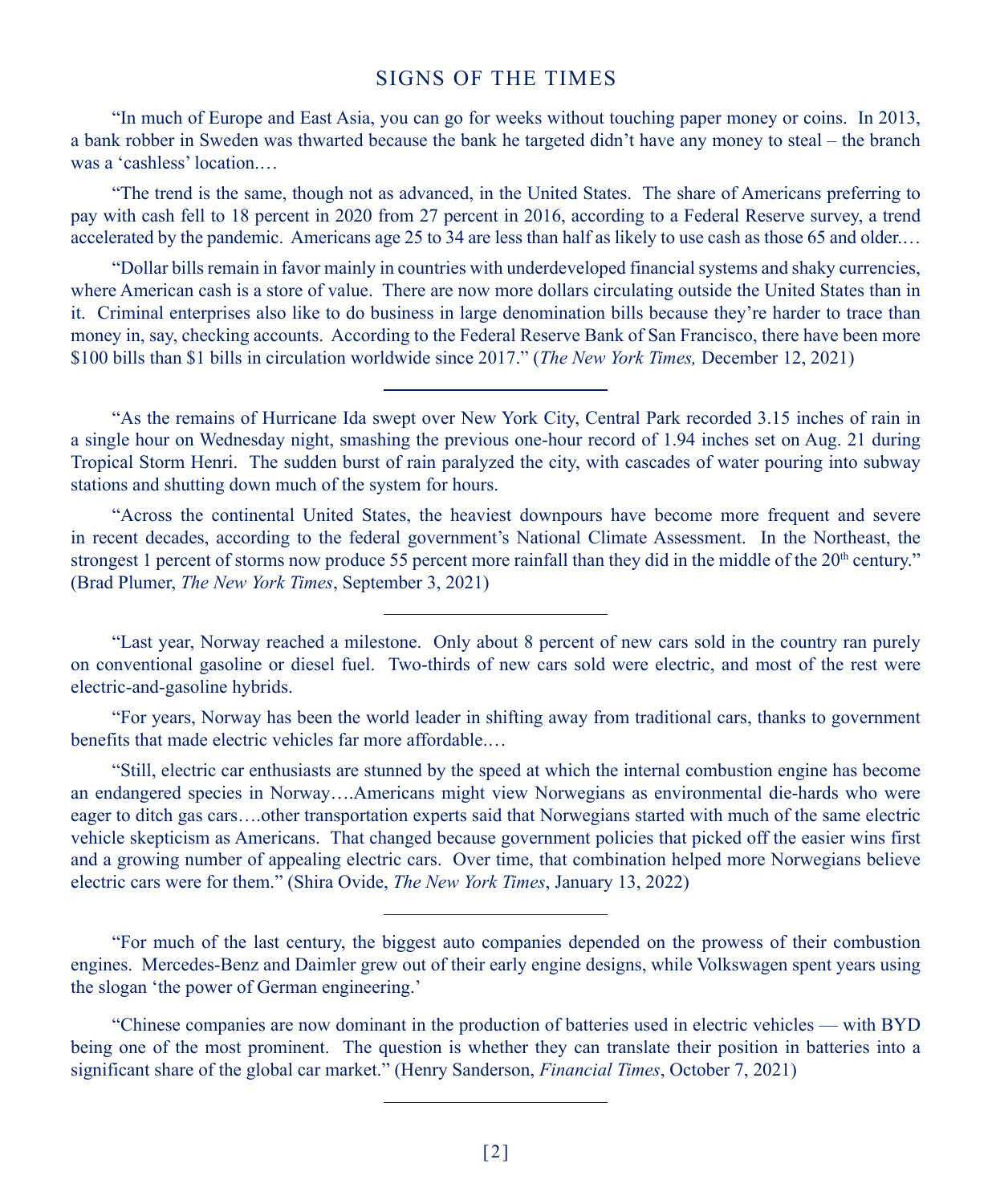"Data from Johns Hopkins University... showed the U.S. has exceeded 800,000 Covid-19 fatalities, close to two years after the first deaths from the disease were recorded in the country in February 2020....

"About 64.8% of eligible Americans are fully vaccinated, according to data from the U.S. Centers for Disease Control and Prevention, including 70.4% of those aged 12 and older and 87.2% of those 65 and older. Vaccination rates vary widely across the U.S., with some communities reporting rates far above national totals and others far below them." (Jennifer Calfas, *The Wall Street Journal*, December 14, 2021)

"This year's bold career move is walking out the door. U.S. workers left their jobs nearly 20 million times between April and August this year, according to the latest federal data, a number more than 60% higher than the resignations handed in during the same period last year, and 12% above the spring and summer of 2019 when the job market was the hottest it had been in almost 50 years. The data doesn't count retirements but includes people who have quit jobs for any number of reasons, such as taking a job elsewhere, going back to school, leaving to care for a family member or simply taking a break. The data also includes people who may have quit multiple times, for instance leaving a job on a college campus in May and then quitting a summer job in August." (Kathryn Dill, *The Wall Street Journal*, October 15, 2021)

"People have been predicting the death of cable TV for a long time, but this really might be it. As recently as a decade ago, nearly all Americans — more than 85 percent of U.S. households — paid for packages of TV channels from cable or satellite companies. That started to decline haltingly at first and then far more quickly in the past few years.

"Now, the share of American homes that pay for conventional TV service is closing in on 50 percent, according to recent assessments from the investment analyst Craig Moffett and S&P Global Market Intelligence's Kagan research group.

"For comparison, cellphones were around for decades before the percentage of Americans who didn't have a landline telephone at home reached 50 percent, around 2017." (Shira Ovide, *The New York Times*, January 6, 2022)

"Specialty funds aligned with environmental, social and governance (ESG) principles hit a record of \$51.1 billion in new money in 2020, more than twice as much new money as flowed into such vehicles a year earlier, according to Morningstar... The number of sustainable funds, as defined by Morningstar, jumped more than 51% in the third quarter to 7,486 funds. ESG funds, which often include screening for climate risk, now represent about a quarter of all funds invested in U.S. stock and bond mutual funds...

"In contrast...fossil-fuel-company stocks have fallen out of favor. Even with \$70 oil, oil and gas stocks barely make up 1% of the S&P 500, down from 4% a year ago and over 11% a decade ago. Oil's poor showing has opened the industry to attacks from activist shareholders. The number of shareholder resolutions has been soaring in recent years, as activists demand planning for climate risks, approaches to methane leaks, and transparency on lobbying dollars." (Amy Myers Jaffe, *The Wall Street Journal*, December 13, 2021)

"The past year was record-breaking for U.S. venture capital. In 2021, U.S. investments in venture capital exceeded \$300 billion for the first time, nearly doubling 2020's \$166.6 billion figure....

"What's really driving [this trend] is increased interest…from nontraditional investors — hedge funds, mutual funds, private equity funds, sovereign wealth funds…They just have an enormous amount of capital, much more than a traditional venture fund." (Jessica Hamlin, *Institutional Investor,* January 6, 2022)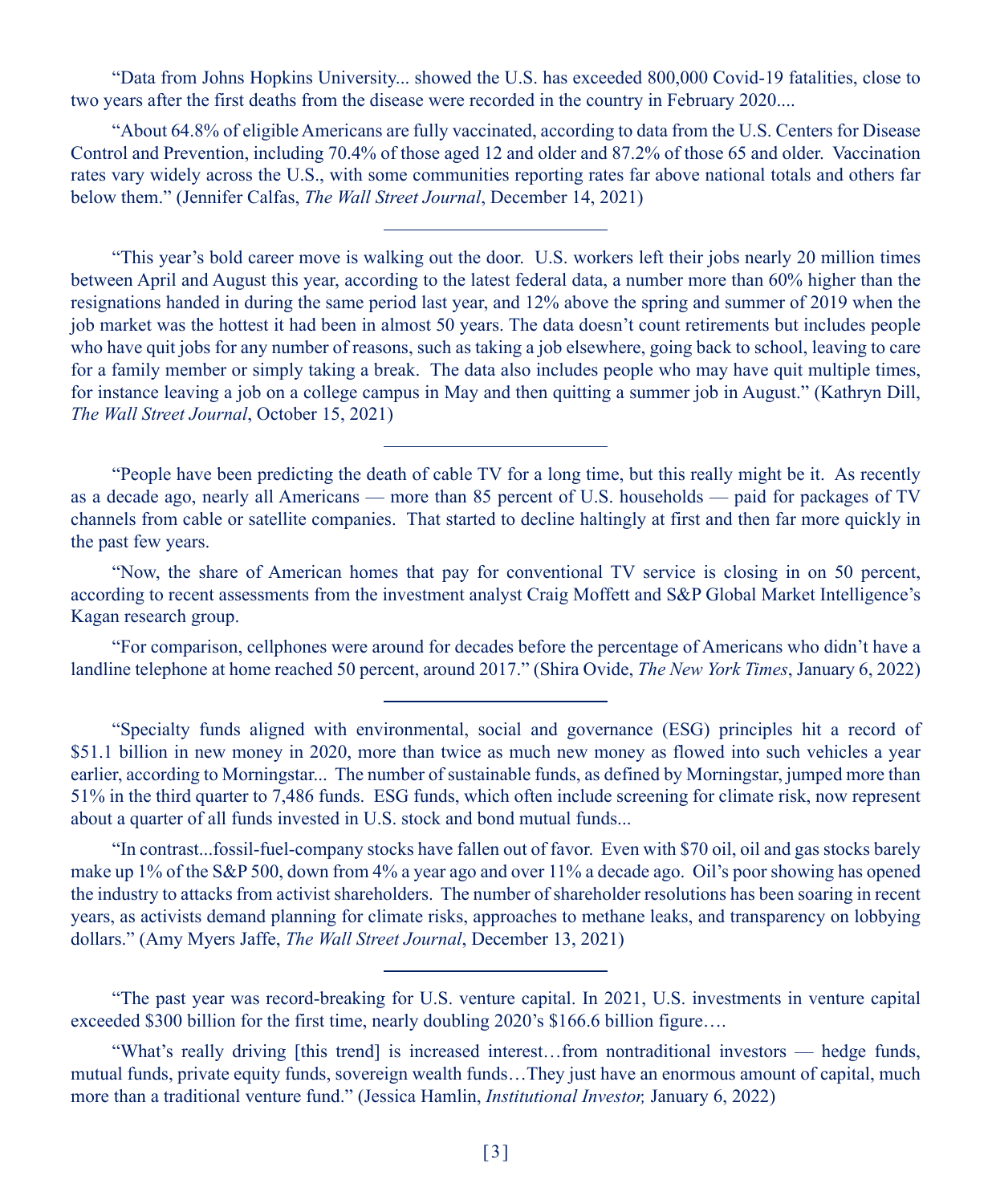# CENTRAL SECURITIES CORPORATION

(Organized on October 1, 1929 as an investment company, registered as such with the Securities and Exchange Commission under the provisions of the Investment Company Act of 1940)

# 25-YEAR HISTORICAL DATA

|                            |                                                        | Per Share of Common Stock |                     |                   |                             |           |                      |                                  |
|----------------------------|--------------------------------------------------------|---------------------------|---------------------|-------------------|-----------------------------|-----------|----------------------|----------------------------------|
| Year Ended<br>December 31, |                                                        |                           | Source of dividends |                   |                             | Total     |                      | Unrealized                       |
|                            |                                                        | <b>Net</b>                |                     | and distributions |                             | dividends |                      | appreciation                     |
|                            | Total<br>net assets                                    | asset<br>value            | Ordinary<br>income* |                   | Long-term<br>capital gains* |           | and<br>distributions | of investments<br>at end of year |
| 1996                       | \$356,685,785                                          | \$25.64                   |                     |                   |                             |           |                      | \$214,721,981                    |
| 1997                       | 434,423,053                                            | 29.97                     | \$<br>.34           | \$                | 2.08                        | \$        | 2.42                 | 273,760,444                      |
| 1998                       | 476, 463, 575                                          | 31.43                     | .29                 |                   | 1.65                        |           | 1.94                 | 301,750,135                      |
| 1999                       | 590,655,679                                            | 35.05                     | .26                 |                   | 2.34                        |           | 2.60                 | 394,282,360                      |
| 2000                       | 596,289,086                                            | 32.94                     | .32                 |                   | 4.03                        |           | 4.35                 | 363,263,634                      |
| 2001                       | 539,839,060                                            | 28.54                     | .22                 |                   | $1.58**$                    |           | $1.80**$             | 304,887,640                      |
| 2002                       | 361,942,568                                            | 18.72                     | .14                 |                   | 1.11                        |           | 1.25                 | 119,501,484                      |
| 2003                       | 478,959,218                                            | 24.32                     | .11                 |                   | 1.29                        |           | 1.40                 | 229,388,141                      |
| 2004                       | 529,468,675                                            | 26.44                     | .11                 |                   | 1.21                        |           | 1.32                 | 271,710,179                      |
| 2005                       | 573,979,905                                            | 27.65                     | .28                 |                   | 1.72                        |           | 2.00                 | 302,381,671                      |
| 2006                       | 617,167,026                                            | 30.05                     | .58                 |                   | 1.64                        |           | 2.22                 | 351,924,627                      |
| 2007                       | 644,822,724                                            | 30.15                     | .52                 |                   | 1.88                        |           | 2.40                 | 356,551,394                      |
| 2008                       | 397, 353, 061                                          | 17.79                     | .36                 |                   | 2.10                        |           | 2.46                 | 94,752,477                       |
| 2009                       | 504,029,743                                            | 22.32                     | .33                 |                   | .32                         |           | .65                  | 197,256,447                      |
| 2010                       | 593,524,167                                            | 26.06                     | .46                 |                   | .44                         |           | .90                  | 281,081,168                      |
| 2011                       | 574,187,941                                            | 24.96                     | .43                 |                   | .57                         |           | 1.00                 | 255,654,966                      |
| 2012                       | 569,465,087                                            | 24.53                     | .51                 |                   | .43                         |           | .94                  | 247,684,116                      |
| 2013                       | 648,261,868                                            | 26.78                     | .12                 |                   | 3.58                        |           | 3.70                 | 305,978,151                      |
| 2014                       | 649,760,644                                            | 26.18                     | .16                 |                   | 1.59                        |           | 1.75                 | 293,810,819                      |
| 2015                       | 582,870,527                                            | 23.53                     | .12                 |                   | 1.86                        |           | 1.98                 | 229,473,007                      |
| 2016                       | 674, 683, 352                                          | 27.12                     | .30                 |                   | .68                         |           | .98                  | 318,524,775                      |
| 2017                       | 826,331,789                                            | 32.86                     | .28                 |                   | .72                         |           | 1.00                 | 460,088,116                      |
| 2018                       | 765, 342, 588                                          | 30.02                     | .56                 |                   | .89                         |           | 1.45                 | 392,947,674                      |
| 2019                       | 994,595,051                                            | 38.42                     | .57                 |                   | .78                         |           | 1.35                 | 607,489,748                      |
| 2020                       | 1,036,336,494                                          | 39.49                     | .75                 |                   | .95                         |           | 1.70                 | 638,120,894                      |
| 2021                       | 1,332,590,581                                          | 48.87                     | .92                 |                   | 2.83                        |           | 3.75                 | 894,323,472                      |
|                            | Dividends and distributions for the 25-year period: \$ |                           | 9.04                | \$                | 38.27                       | \$        | 47.31                |                                  |

\* Computed on the basis of the Corporation's status as a "regulated investment company" for Federal income tax purposes. Dividends from ordinary income include short-term capital gains.

\*\* Includes non-taxable return of capital of \$.55.

The Common Stock is listed on the NYSE American under the symbol CET. On December 31, 2021, the closing market price was \$44.58 per share.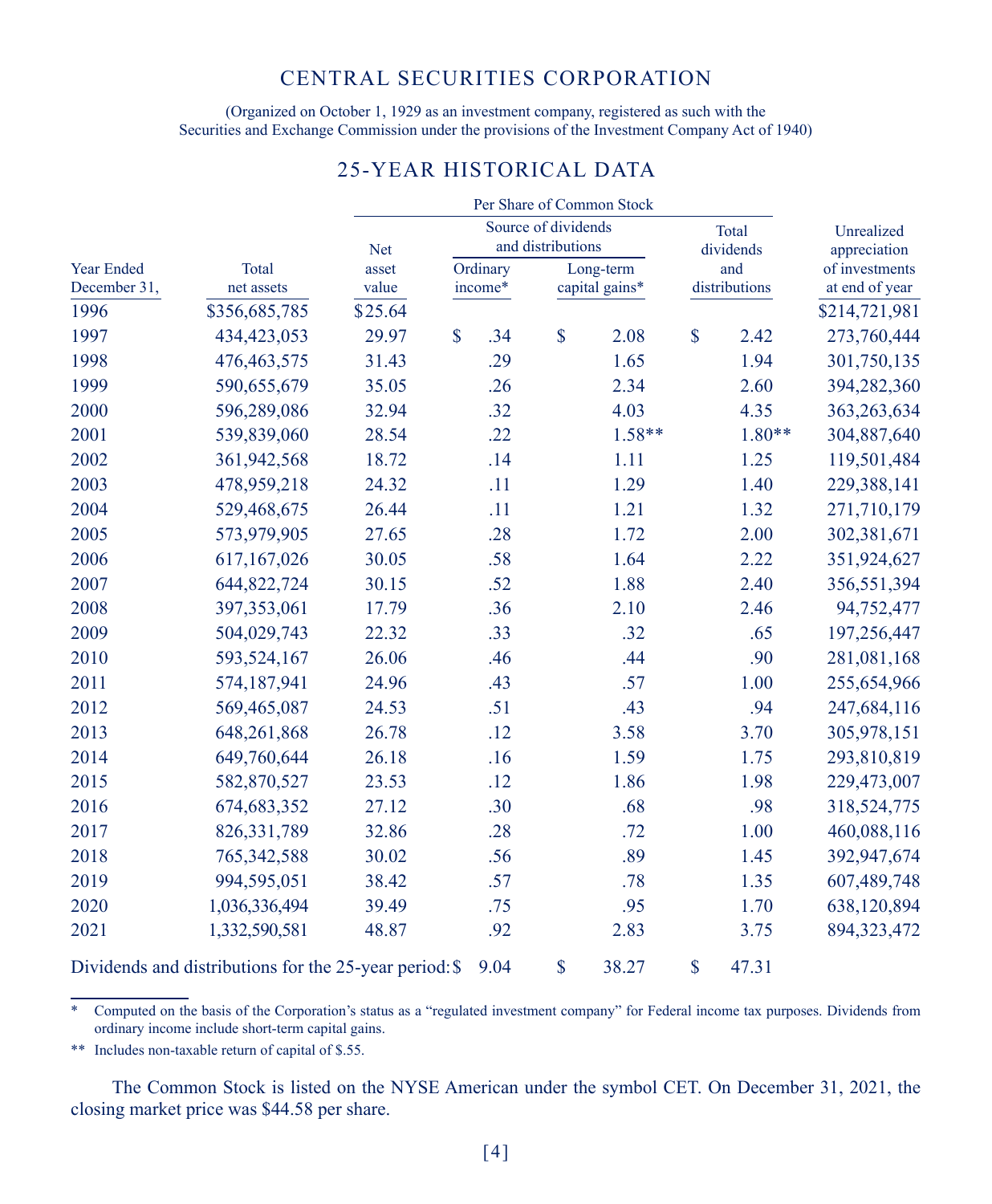### *To the Stockholders of*

Central Securities Corporation:

Financial statements for the year 2021, as reported upon by our independent registered public accounting firm, and other pertinent information are submitted herewith.

Comparative net assets are as follows:

|                                                                                                                                                                                                                                | December 31.    | December 31.    |
|--------------------------------------------------------------------------------------------------------------------------------------------------------------------------------------------------------------------------------|-----------------|-----------------|
|                                                                                                                                                                                                                                | 2021            | 2020            |
| Net assets experience in the contract of the set of the set of the set of the set of the set of the set of the set of the set of the set of the set of the set of the set of the set of the set of the set of the set of the s | \$1,332,590,581 | \$1,036,336,494 |
|                                                                                                                                                                                                                                | 48.87           | 39.49           |
|                                                                                                                                                                                                                                | 27.266.384      | 26,240,403      |

Comparative operating results are as follows:

|                                                        | Year 2021     | <b>Year 2020</b> |
|--------------------------------------------------------|---------------|------------------|
| Net investment income                                  | \$21.810.607  | 18,090,322       |
|                                                        | $83*$         | - 70*            |
|                                                        | 75,563,512    | 24.994.234       |
| Increase in net unrealized appreciation of investments | 256, 202, 578 | 30,631,146       |
|                                                        | 353,576,697   | 73,715,702       |

\* Per-share data are based on the average number of Common shares outstanding during the year.

The Corporation declared two distributions to holders of Common Stock in 2021, \$.20 per share paid on June 25 in cash and \$3.55 per share paid on December 22 in cash or in additional shares of Common Stock at the stockholder's option. For Federal income tax purposes, of the \$3.75 paid, \$.92 represents ordinary income and \$2.83 represents long-term capital gains. Separate tax notices have been mailed to stockholders. With respect to state and local taxes, the character of distributions may vary. Stockholders should consult with their tax advisors on this matter.

In the distribution paid in December, the holders of 44% of the outstanding shares of Common Stock elected stock, and they received 1,013,930 Common shares at a price of \$40.05 per share.

During 2021, the Corporation did not purchase any shares of its Common Stock. The Corporation may from time to time purchase its Common Stock in such amounts and at such prices as the Board of Directors deems advisable in the best interests of stockholders. Purchases may be made in the open market or in private transactions directly with stockholders.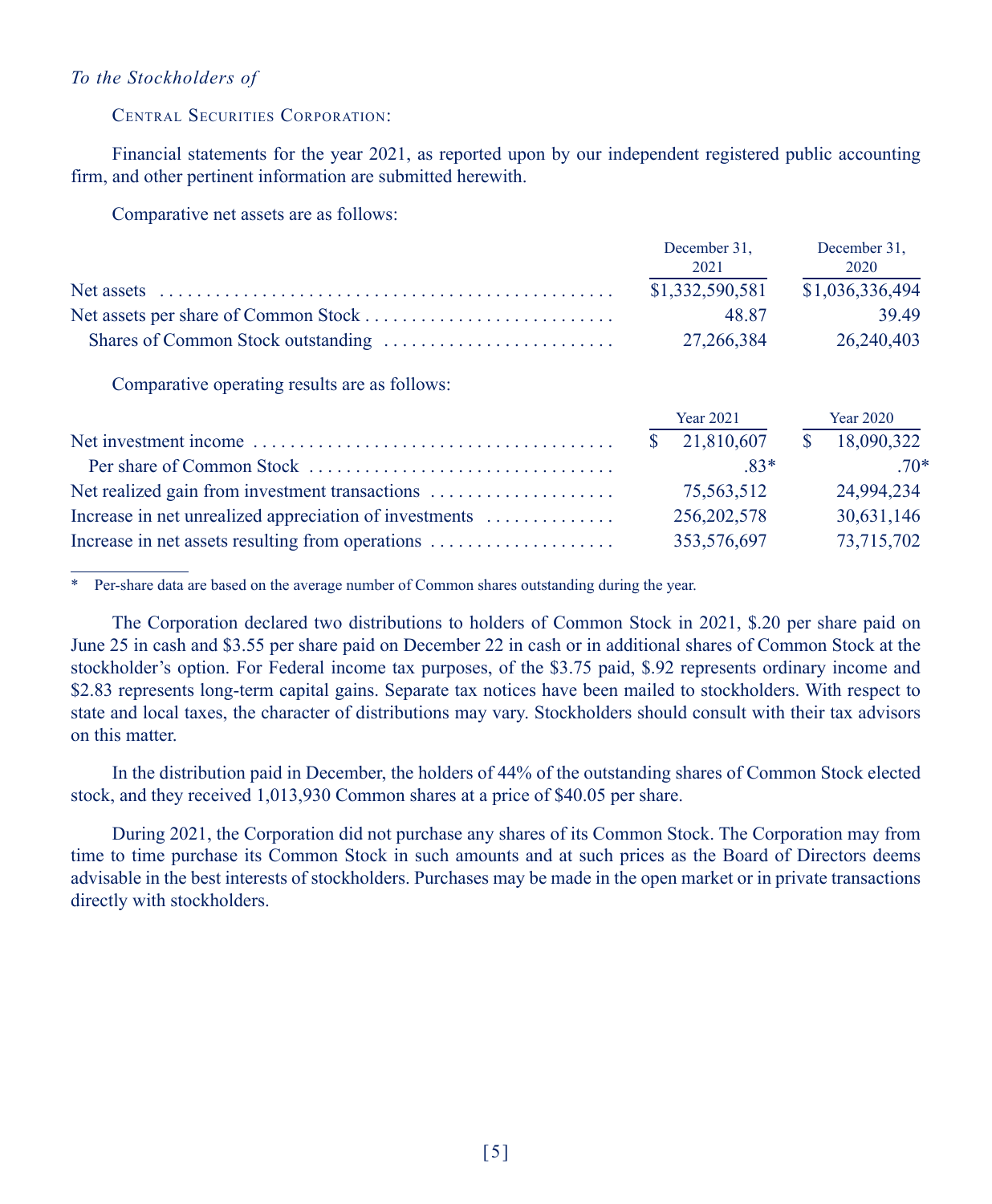Central's net asset value, adjusted for the reinvestment of distributions to shareholders increased by 35.3% during 2021. Over the same period, Central's shares returned 49.4%. For comparative purposes, the S&P 500 Index increased by 28.7% while the Russell 2000, a broad index composed of smaller companies increased by 14.8%.

| Years | <b>NAV Return</b> | <b>Market Return</b> | <b>S&amp;P 500</b> |
|-------|-------------------|----------------------|--------------------|
| 10    | $14.6\%$          | $16.0\%$             | $16.5\%$           |
| 20    | $10.2\%$          | $10.5\%$             | $9.5\%$            |
| 30    | $13.4\%$          | $14.0\%$             | 8.3%               |
| 40    | $13.7\%$          | $14.5\%$             | $12.7\%$           |
| 50    | 12.9%             | 12.5%                | 11.1%              |

Long-term returns on an annualized basis are shown below.

The ebullient market conditions of 2021 were a continuation of those seen in 2020, fostered by central bank and fiscal policy responses to the global pandemic. In the United States, the money supply as measured by M2 increased by 40% since the start of 2020, short-term interest rates remained near zero, and the Fed's balance sheet increased to \$8.8 trillion from \$4.2 trillion at the end of 2019 as the Fed continued to hold down interest rates by buying bonds. Aggressive fiscal policy also continued, with two additional rounds of stimulus checks sent to most taxpayers in January and March 2021.

The policy response to the pandemic was successful in mitigating some of the resultant economic pain. The U.S. unemployment rate declined from over 14% in April 2020 to 3.9% in December 2021, compared with 3.5% in February 2020. Consumer credit quality remained exceptionally strong, with credit card charge-offs remaining below levels seen before the pandemic. Meanwhile, the fatigue and stress of the last two years caused many Americans to reevaluate their priorities: the civilian labor force declined by more than two million workers, while the rate at which employees quit their jobs reached the highest level seen in ten years.

Unprecedented monetary and fiscal stimulus, strong consumer balance sheets and the improving employment situation resulted in strong demand for the goods and services that are available to purchase, while pandemicrelated disruptions to the manufacture and distribution of goods continued. These factors produced a notable increase in inflation: the U.S. consumer price index rose by 7% in December, three times the rate seen before the pandemic and the highest level since 1982. In response to the acceleration in inflation, the Federal Reserve began to taper its purchases of treasury and mortgage securities and signaled that it intends to begin raising short-term interest rates in 2022.

Translated, the above means that in 2022 the Fed will be slowly taking the punch bowl away, leading to deflationary asset price pressure even as the economy faces inflationary consumer goods price pressure.

Against this backdrop, Central maintained its strategy of holding equities for the long run. Central's turnover in 2021 was 9%. We started new positions in AerCap Holdings, the largest lessor of commercial aircraft; II-VI Incorporated, a provider of opto-electronic and laser equipment for communications and industrial uses; Meta Platforms, the parent of Facebook; and MKS Instruments, a provider of equipment used in semiconductor production and laser-based manufacturing. We also added to existing positions in Cogent Communications, MercadoLibre, and Progressive; we made smaller additions to AON plc and Wolfspeed. We exited positions in Alibaba, Wynn Resorts, and Organon, shares of which we received in a spin-off from Merck during the year. We reduced our holdings of Coherent, which agreed to be acquired by II-VI during 2021. We also reduced positions in American Express, Bank of New York Mellon, Capital One, Heritage-Crystal Clean, Hess, Intel, Keysight, Medtronic, Rayonier, and Star Group.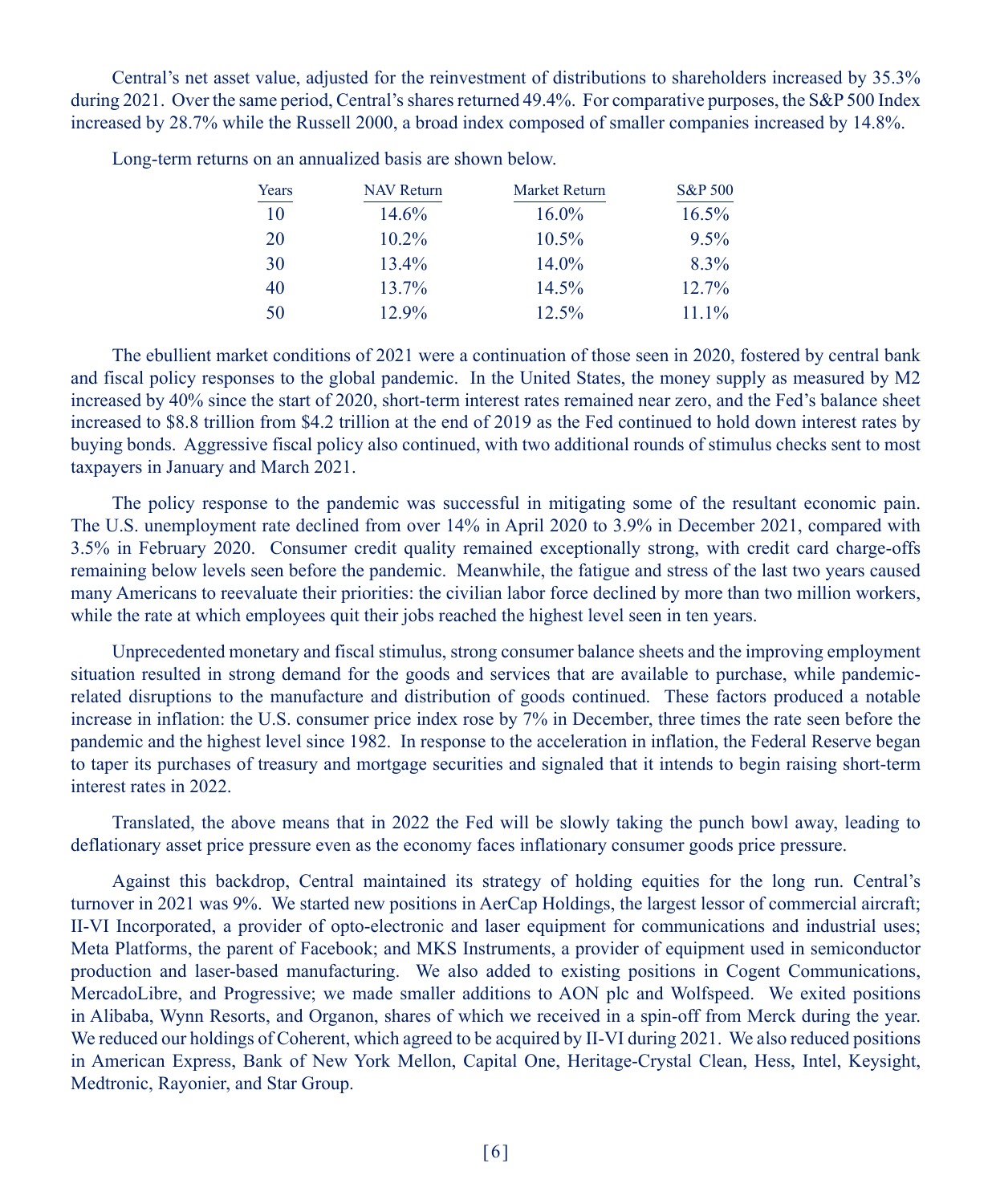The most significant positive contributors to Central's 2021 results, in order of importance were Plymouth Rock, Coherent, Alphabet, Motorola Solutions, and Charles Schwab. Alibaba, Medtronic and MercadoLibre detracted modestly from our results for the year. We include Management's Discussion of Performance, a new requirement for closed-end investment companies, beginning on page 9.

Central's largest and most important investment continues to be Plymouth Rock, a privately held company in which we invested in 1982. The Plymouth Rock Group of Companies together write and manage approximately \$1.6 billion in personal and commercial auto, homeowners and umbrella insurance premiums in Massachusetts, New Hampshire, Connecticut, New York, New Jersey and Pennsylvania. We currently own 23% of the shares outstanding.

During 2021 Plymouth Rock managed through the continuing challenges of the pandemic, the effects of Hurricane Ida, and the company's entry into New York and Pennsylvania. A more complete discussion of Plymouth Rock's 2021 year will be contained in its annual report which we expect will be available in April. The most current annual report may be found at www.plymouthrock.com/about/financial-information/annual-reports.

Central is an independent, internally managed closed-end investment company. Our primary objective is long-term growth of capital through the ownership of equity stakes in a limited number of what we believe are superior companies operating in diverse industries. We invest with a time horizon of at least three to five years. Honest and capable management working in the long-term interest of stockholders is of the utmost importance in our appraisal of investments. Finally, we attempt to purchase investments at a reasonable, if not a bargain price. This approach requires intimate knowledge of the business and management of the companies we own. We believe Central's ability to take a long-term view is advantageous to our stockholders. A statement of Central's investment objectives, principal investment policies and the principal risks associated with an investment in Central's common stock is provided beginning on page 25 of this report.

On December 31, 2021, Wilmot Kidd stepped down as CEO of Central. He will continue as Chairman of the Board and advise John Hill and Andrew O'Neill on the management of Central's portfolio and the operations of the company.

Stockholder's inquiries are welcome.

John C. Hill Wilmot H. Kidd Andrew J. O'Neill

630 Fifth Avenue New York, New York 10111 February 2, 2022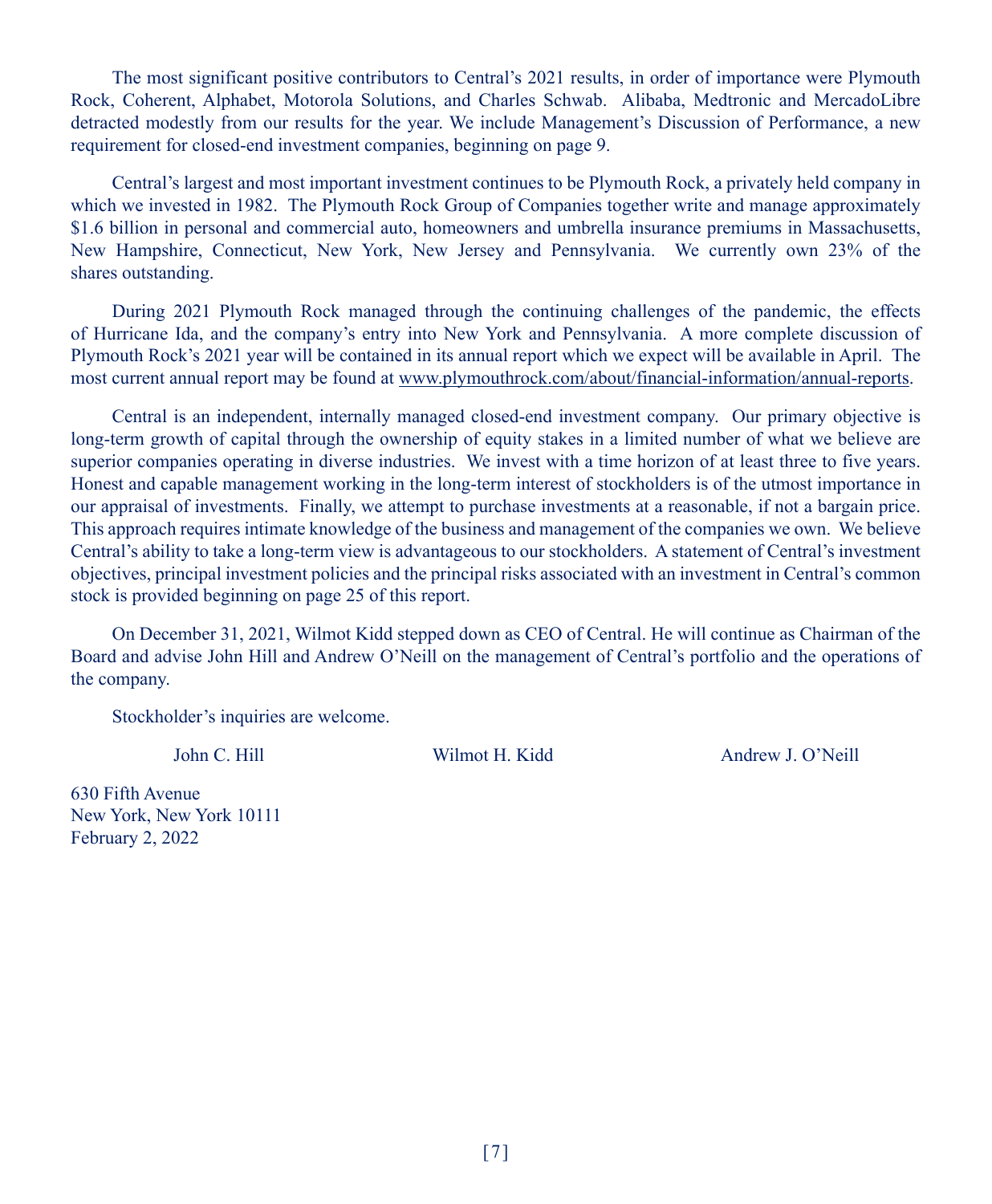# 25-YEAR INVESTMENT RESULTS ASSUMING AN INITIAL INVESTMENT OF \$10,000

(unaudited)



Central's results to December 31, 2021 versus the S&P 500 Index:

|                                                                                               | $\sqrt{21111413}$ |           |                    |
|-----------------------------------------------------------------------------------------------|-------------------|-----------|--------------------|
|                                                                                               | Central's         | Market    | <b>S&amp;P 500</b> |
| Average Annual Total Return                                                                   | <b>NAV Return</b> | Return    | Index              |
|                                                                                               | 35.26%            | 49 39%    | 28.68%             |
|                                                                                               | 1874%             | 21 94%    | $18.46\%$          |
|                                                                                               | 14.58%            | $1600\%$  | $16.53\%$          |
| 15 Year $\ldots \ldots \ldots \ldots \ldots \ldots \ldots \ldots \ldots \ldots \ldots \ldots$ | $10.64\%$         | $11.03\%$ | 10.65%             |
|                                                                                               | $10.20\%$         | $10.52\%$ | $9.51\%$           |
|                                                                                               | $10.87\%$         | $10.63\%$ | 9.75%              |
| Value of \$10,000 invested for a 25-year period                                               | \$131.851         | \$124,907 | 102.305            |
|                                                                                               |                   |           |                    |

Central's

The Corporation's total returns reflect changes in market price or net asset value, as applicable, and assume reinvestment of all distributions. Distributions that are payable only in cash are assumed to be reinvested on the payable date of the distribution at the market price or net asset value, as applicable. Distributions that may be taken in shares are assumed to be reinvested at the price designated by the Corporation. Total returns do not reflect any transaction costs on investments or the deduction of taxes that investors may pay on distributions or the sale of shares.

The Standard & Poor's 500 Composite Stock Price Index (the "S&P 500 Index") is an unmanaged benchmark of large U.S. corporations that assumes reinvestment of all distributions, and excludes the effect of fees, expenses, taxes, and sales charges.

Performance data represents past performance and does not guarantee future investment results.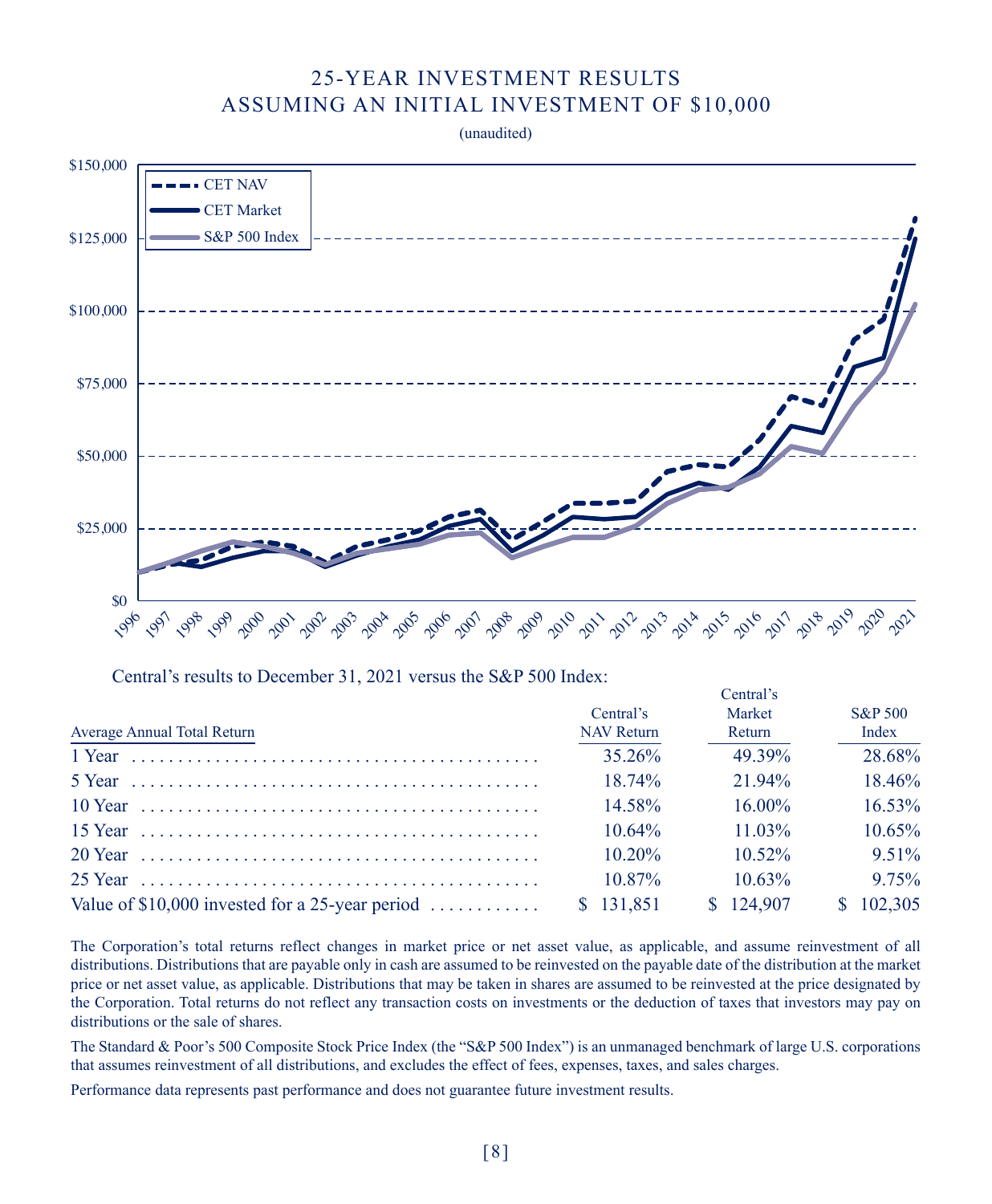### MANAGEMENT DISCUSSION OF PERFORMANCE

The Corporation's net asset value, adjusted for the reinvestment of distributions to stockholders, increased by 35.3% during 2021 while Central's shares returned 49.4%. The share return was higher as a result of the Corporation's trading discount to net asset value narrowing by approximately 8.5 percentage points during 2021. These returns may be compared with the 28.7% return of the S&P 500 Index and the 14.8% of the Russell 2000 Index.

Economic conditions continued to improve during 2021 as a result of the continuation of central bank and fiscal policy responses to the global pandemic. U.S. unemployment declined to 3.9% at year-end from a high of over 14% in April 2020. Consumer credit remained strikingly strong, helped by the additional stimulus checks distributed in January and March 2021, resulting in record-low charge-offs for many credit card issuers. The aggressive policy response to the pandemic, along with strong consumer savings rates, generated strong consumer demand. Travel and entertainment spending rebounded in 2021, although travel spending overall remained below 2019 levels. Meanwhile, pandemic-related impacts to the manufacture and distribution of goods, along with a labor force 2 million workers smaller than January 2020, resulted in difficulties in fulfilling demand. Inflation accelerated throughout the year, and the U.S. consumer price index increased by 7%, the highest seen since 1982.

Against this economic backdrop, the S&P 500 reached another all-time high in 2021, driven by earnings growth and continued multiple expansion of the companies in the index. The price-earnings ratio of the S&P 500 ended the year at 26x, approximately 27% above its ten-year average of 21x. Shares of technology companies continued to perform well during most of 2021, and shares of financial services, real estate and energy companies recovered from a difficult 2020.

Central maintained its approach of investing in a limited number of what we believe to be superior companies operating in diverse industries. We tend to hold these companies for the long-term, participating in the growth of earnings and cash flow over time rather than seeking to add value by trading between companies and sectors. We focus on the bottom-up fundamentals rather than a top-down allocation of investments to economic sectors. Central maintained its significant investment in The Plymouth Rock Company, a privately issued, illiquid security.

Plymouth Rock was the largest positive contributor to Central's performance in 2021. While Plymouth Rock's 2021 full year financial information is not yet available, we expect that the company's book value will increase from the prior year due to the good performance of its equity investments and the avoidance of significant losses from adverse weather events. Further, Plymouth Rock paid two dividends to Central that added to our return.

Other significant contributors to Central's performance were Coherent, Alphabet and Motorola Solutions. Coherent, a leading producer of laser systems and components, was the subject of acquisition offers from three companies early in the year, and as a result, Coherent returned over 70% for the Corporation during 2021. Coherent ultimately agreed to be acquired by II-VI for \$220 in cash and 0.9 shares of II-VI per Coherent share. While the acquisition is expected to be completed in early 2022, Central sold a substantial portion of its Coherent holdings during 2021.

Alphabet, the parent company of Google, provides web-based search, advertising mobile software and other internet services. Alphabet returned 65% for Central in 2021. Alphabet's 2021 revenues accelerated from 2020 as the proportion of searches with commercial intent increased, particularly benefiting from the rebound in travel and entertainment. Meanwhile, significant operating leverage resulted from the relatively fixed-cost nature of Google's advertising business, while the operating loss in cloud services improved year-on-year.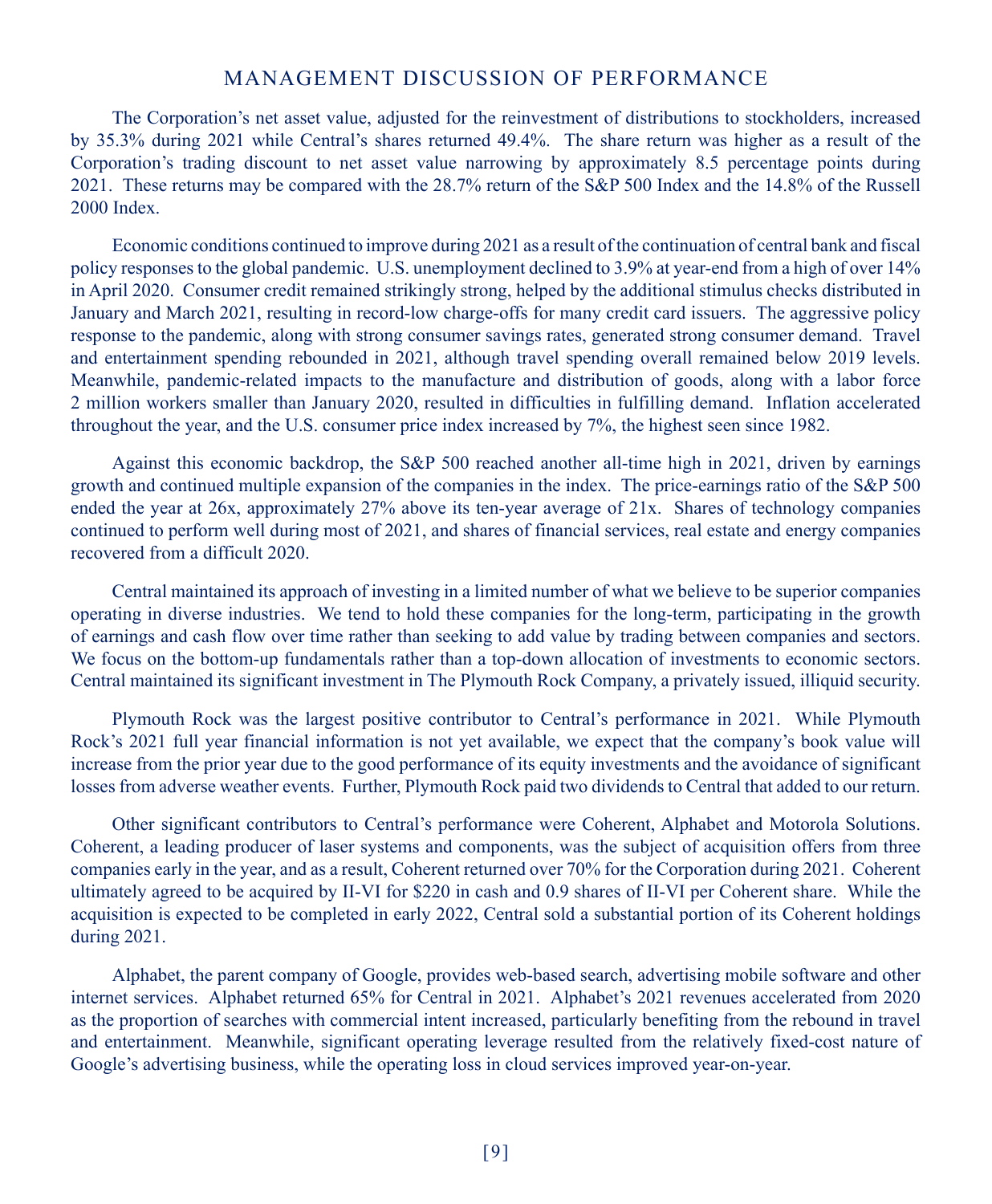Motorola Solutions is a leading provider of emergency-response and public-safety communication infrastructure, devices, software and services to governments and enterprises globally. The Corporation's investment in Motorola Solutions returned over 60% in 2021 as orders for the equipment and software it provides rebounded after a pause during 2020.

Central's investments in financial companies including Charles Schwab, Capital One, American Express, and JPMorgan Chase contributed to performance. Schwab contributed to results as asset growth, potential synergies from its acquisition of TD Ameritrade, and expectations of the potential for higher interest rates boosted its shares. Our bank and card-issuing companies had set aside substantial reserves for credit losses during the pandemic that did not materialize; meanwhile, their revenues increased in 2021 as economic activity resumed.

Among the Corporation's other large investments, Analog Devices, Progressive, AON, and Keysight each generated positive returns; while Analog and Progressive underperformed the broader stock market, they added to Central's absolute performance. Analog's business continued to perform well in 2021, but the stock lagged the S&P 500 following a strong performance in the second half of 2020. Progressive's combined ratio, a measure of insurance underwriting profitability, deteriorated in 2021 as accident frequency in its key auto insurance business picked up with the resumption of economic activity and more normal driving patterns. AON and Keysight's businesses accelerated in 2021 as clients normalized spending patterns.

Medtronic was a position that had a negative return in 2021, detracting from the Corporation's overall performance. The investment returned -8.6% for the Corporation. While Medtronic's products for heart surgery performed well in 2021, its diabetes business has been the subject of an FDA investigation that could limit sales growth in that area until its issues are resolved.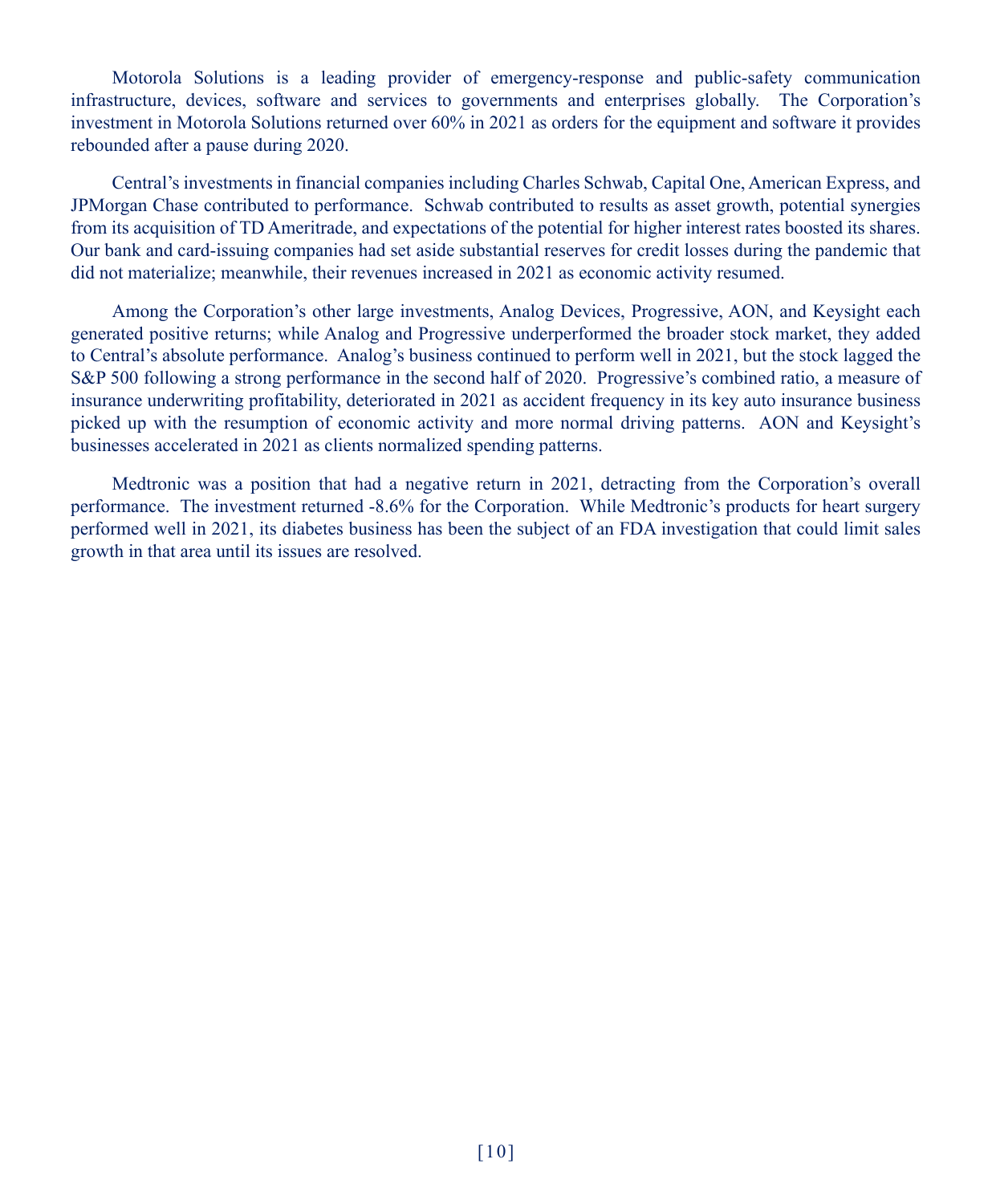# TEN LARGEST INVESTMENTS

# December 31, 2021

(unaudited)

|                                                                                                                                                                                                                                                                                           | Cost<br>(mil.) | Value<br>(mil.) | $%$ of<br>Net Assets | Year First<br>Acquired |
|-------------------------------------------------------------------------------------------------------------------------------------------------------------------------------------------------------------------------------------------------------------------------------------------|----------------|-----------------|----------------------|------------------------|
|                                                                                                                                                                                                                                                                                           | \$0.7          | \$292.8         | 22.0%                | 1982                   |
| Plymouth Rock underwrites and services over \$1.6 billion in automobile                                                                                                                                                                                                                   |                |                 |                      |                        |
| and homeowner's insurance premiums in the Northeast. Founded in                                                                                                                                                                                                                           |                |                 |                      |                        |
| 1982, it has grown both organically and by acquisition.                                                                                                                                                                                                                                   |                |                 |                      |                        |
|                                                                                                                                                                                                                                                                                           | 5.8            | 78.2            | 5.9                  | 1987                   |
| Analog Devices designs, manufactures and markets integrated circuits                                                                                                                                                                                                                      |                |                 |                      |                        |
| used in analog and digital signal processing and power management.                                                                                                                                                                                                                        |                |                 |                      |                        |
| It has \$7.3 billion in global product sales to industrial, communications,                                                                                                                                                                                                               |                |                 |                      |                        |
| automotive and consumer end-markets.<br><u> 1989 - Johann Barn, amerikansk politiker (</u>                                                                                                                                                                                                |                |                 |                      |                        |
|                                                                                                                                                                                                                                                                                           | 26.0           | 72.4            | 5.4                  | 2015                   |
| Alphabet provides web-based search, advertising, mobile software and                                                                                                                                                                                                                      |                |                 |                      |                        |
| other internet services at global scale. Alphabet's over \$257 billion in                                                                                                                                                                                                                 |                |                 |                      |                        |
| revenues are predominantly from advertising.                                                                                                                                                                                                                                              |                |                 |                      |                        |
|                                                                                                                                                                                                                                                                                           | 11.9           | 67.9            | 5.1                  | 2000                   |
| Motorola Solutions, with sales of over \$8 billion, is a leading provider of                                                                                                                                                                                                              |                |                 |                      |                        |
| emergency-response and public-safety communication infrastructure,                                                                                                                                                                                                                        |                |                 |                      |                        |
| devices, software and services to governments and enterprises globally.                                                                                                                                                                                                                   |                |                 |                      |                        |
|                                                                                                                                                                                                                                                                                           | 20.3           | 50.5            | 3.8                  | 2016                   |
| Charles Schwab provides brokerage, banking and investment services                                                                                                                                                                                                                        |                |                 |                      |                        |
| to individuals, advisors and institutions and has \$8.1 trillion in client                                                                                                                                                                                                                |                |                 |                      |                        |
| assets. Schwab's 2021 revenues were \$18.5 billion.                                                                                                                                                                                                                                       |                |                 |                      |                        |
|                                                                                                                                                                                                                                                                                           | 29.1           | 45.1            | 3.4                  | 2020                   |
| AON is a professional services provider, comprised of risk, insurance                                                                                                                                                                                                                     |                |                 |                      |                        |
| brokerage consulting and human capital advisory services, with                                                                                                                                                                                                                            |                |                 |                      |                        |
| \$12 billion in revenues.<br><u> 1989 - Johann Barn, mars ann an t-Amhain Aonaich an t-Aonaich an t-Aonaich ann an t-Aonaich ann an t-Aonaich</u>                                                                                                                                         |                |                 |                      |                        |
|                                                                                                                                                                                                                                                                                           | 25.7           | 44.7            | 3.4                  | 2015                   |
| Progressive underwrites \$43 billion in auto, home and other specialty                                                                                                                                                                                                                    |                |                 |                      |                        |
| insurance premiums from direct and agent-marketed personal and                                                                                                                                                                                                                            |                |                 |                      |                        |
| commercial customers in the U.S.                                                                                                                                                                                                                                                          |                |                 |                      |                        |
|                                                                                                                                                                                                                                                                                           | 24.0           | 44.2            | 3.3                  | 2015                   |
| American Express is a global payment and travel company, offering                                                                                                                                                                                                                         |                |                 |                      |                        |
| charge and credit cards and travel services to consumers and businesses.                                                                                                                                                                                                                  |                |                 |                      |                        |
| AmEx generates revenues of over \$39 billion.                                                                                                                                                                                                                                             |                |                 |                      |                        |
|                                                                                                                                                                                                                                                                                           | 17.6           | 43.5            | 3.3                  | 2013                   |
| Capital One is one of the 10 largest banks in the U.S., with assets of                                                                                                                                                                                                                    |                |                 |                      |                        |
| \$425 billion and deposits of over \$300 billion.<br><u> 1989 - Jan Barbara Barat, prima popular popular popular popular popular popular popular popular popular popular popular popular popular popular popular popular popular popular popular popular popular popular popular popu</u> |                |                 |                      |                        |
|                                                                                                                                                                                                                                                                                           | 2.3            | 41.3            | 3.1                  | 2005                   |
| Keysight Technologies offers electronic measurement services using                                                                                                                                                                                                                        |                |                 |                      |                        |

wireless, modular and software solutions with \$4.9 billion in revenues.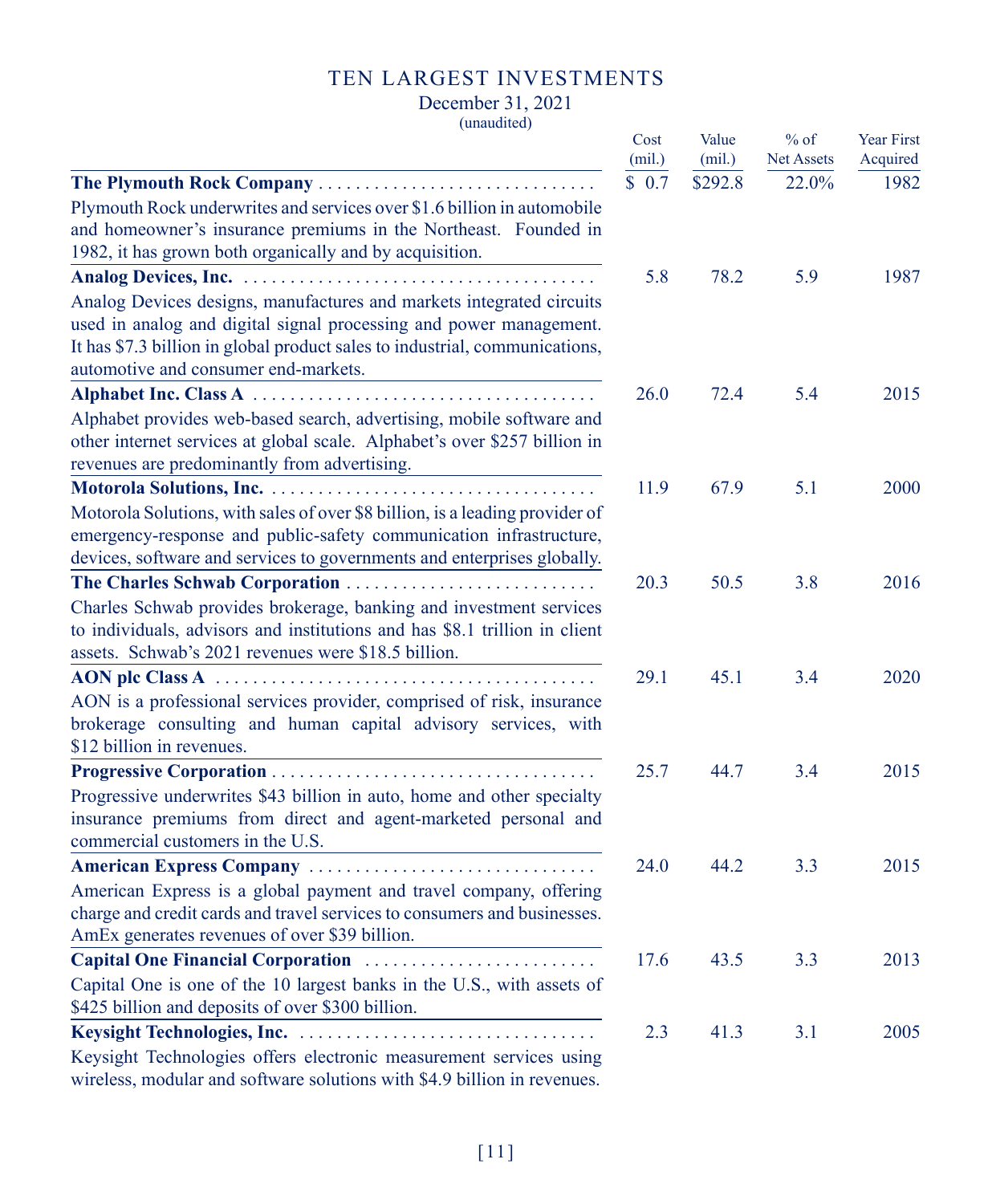# DIVERSIFICATION OF INVESTMENTS

December 31, 2021 (unaudited)

|                                                              |                |              |               |       | Percent of<br><b>Net Assets</b><br>December 31, |
|--------------------------------------------------------------|----------------|--------------|---------------|-------|-------------------------------------------------|
|                                                              | <i>Issues</i>  | Cost         | Value         | 2021  | 2020(a)                                         |
| <b>Common Stocks:</b>                                        |                |              |               |       |                                                 |
| Insurance Underwriters                                       | $\overline{2}$ | \$26,445,787 | \$337,419,950 | 25.3% | 25.2%                                           |
| Technology Hardware and Equipment                            | 5              | 52,653,742   | 178,035,950   | 13.4  | 12.0                                            |
| Diversified Financial                                        | 4              | 62,540,747   | 143,967,000   | 10.8  | 11.2                                            |
| Communications Services                                      | 3              | 72,493,030   | 129,844,500   | 9.7   | 5.9                                             |
| Semiconductor                                                | 3              | 13,824,938   | 118,848,550   | 8.9   | 10.4                                            |
| Diversified Industrial                                       | 4              | 32,035,572   | 84,876,440    | 6.4   | 4.9                                             |
| Health Care $\ldots, \ldots, \ldots, \ldots, \ldots, \ldots$ | 4              | 39,972,249   | 65,369,550    | 4.9   | 6.4                                             |
|                                                              | $\overline{2}$ | 31,947,982   | 52,132,000    | 3.9   | 4.7                                             |
| Retailing                                                    | 2              | 14,424,278   | 48, 139, 140  | 3.6   | 4.6                                             |
| Insurance Brokers                                            |                | 29, 112, 181 | 45,084,000    | 3.4   | 3.0                                             |
|                                                              |                | 22,022,658   | 38,125,450    | 2.9   | 3.1                                             |
| Other                                                        | 3              | 23, 197, 194 | 73,151,300    | 5.5   | 5.7                                             |
| <b>Short-Term Investments</b>                                |                | 16,334,323   | 16,334,323    | 1.2   | 2.7                                             |

(a) Certain amounts from 2020 have been reclassified to conform to 2021 presentation.

# PRINCIPAL PORTFOLIO CHANGES

### October 1 to December 31, 2021

(unaudited)

|                                         | Number of Shares |         |                           |  |
|-----------------------------------------|------------------|---------|---------------------------|--|
|                                         | Purchased        | Sold    | Held<br>December 31, 2021 |  |
|                                         | 400,000          |         | 400,000                   |  |
| The Bank of New York Mellon Corporation |                  | 220,000 | 100,000                   |  |
|                                         |                  | 40,000  | 120,000                   |  |
|                                         |                  | 30,000  | 515,000                   |  |
|                                         | 15,000           |         | 335,000                   |  |
|                                         | 4,500            |         | 8.500                     |  |
|                                         |                  | 100,000 | 700,000                   |  |
|                                         |                  | 60.000  | 600,000                   |  |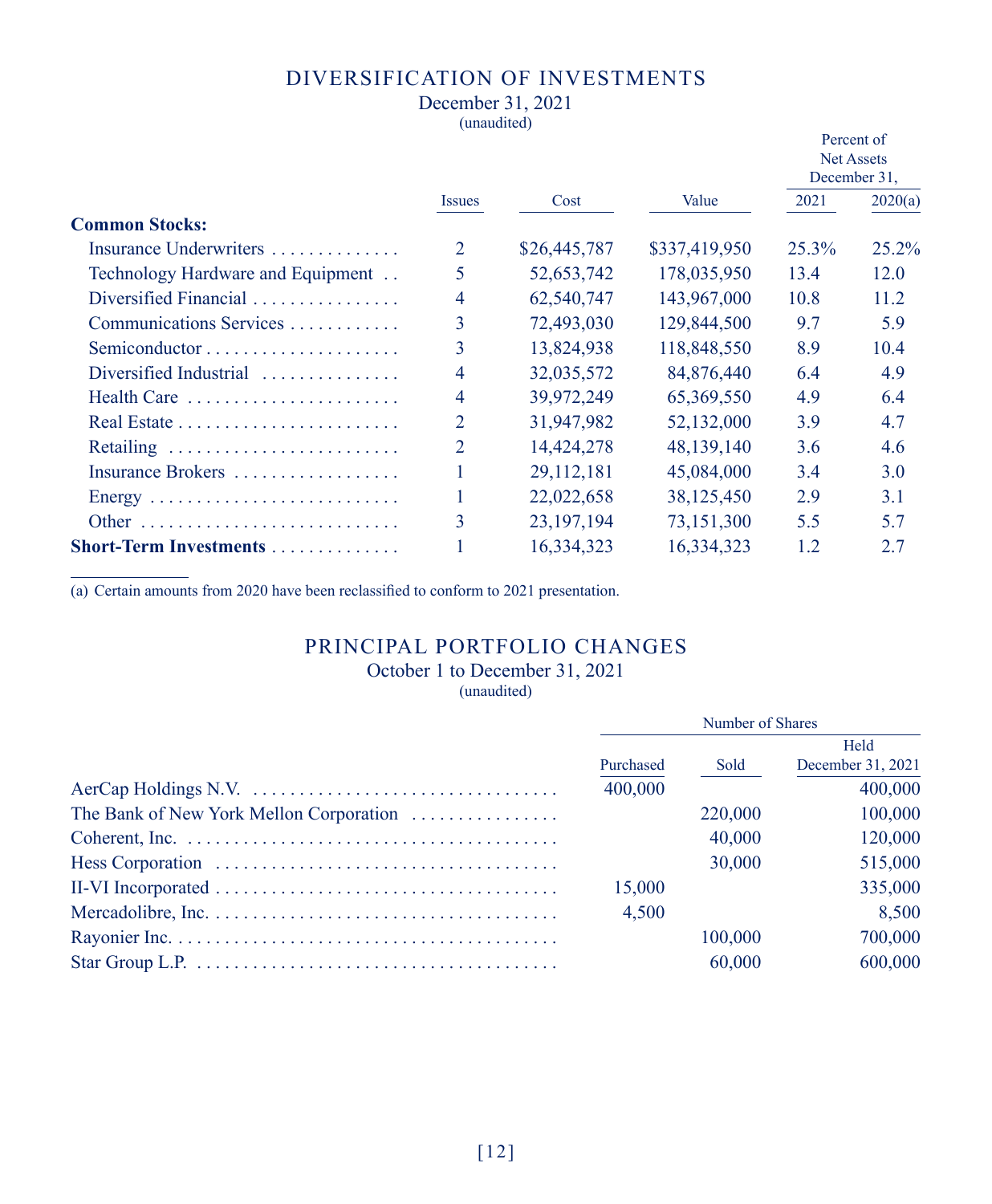# STATEMENT OF INVESTMENTS

December 31, 2021

| <b>Shares</b> |                                                                                                                  |              | Value       |
|---------------|------------------------------------------------------------------------------------------------------------------|--------------|-------------|
|               | <b>COMMON STOCKS 98.7%</b>                                                                                       |              |             |
|               | <b>Banks 2.7%</b>                                                                                                |              |             |
| 230,000       |                                                                                                                  | <sup>S</sup> | 36,420,500  |
|               | <b>Communications Services 9.7%</b>                                                                              |              |             |
| 25,000        |                                                                                                                  |              | 72,426,000  |
| 325,000       |                                                                                                                  |              | 23,783,500  |
| 100,000       |                                                                                                                  |              | 33,635,000  |
|               |                                                                                                                  |              | 129,844,500 |
|               | <b>Diversified Financial 10.8%</b>                                                                               |              |             |
| 270,000       |                                                                                                                  |              | 44,172,000  |
| 100,000       |                                                                                                                  |              | 5,808,000   |
| 300,000       |                                                                                                                  |              | 43,527,000  |
| 600,000       |                                                                                                                  |              | 50,460,000  |
|               |                                                                                                                  |              | 143,967,000 |
|               | <b>Diversified Industrial 6.4%</b>                                                                               |              |             |
| 400,000       | $AerCap$ Holdings N.V. (a) $\dots \dots \dots \dots \dots \dots \dots \dots \dots \dots \dots \dots \dots \dots$ |              | 26,168,000  |
| 240,000       |                                                                                                                  |              | 12,936,000  |
| 600,000       |                                                                                                                  |              | 19,212,000  |
| 54,000        |                                                                                                                  |              | 26,560,440  |
|               |                                                                                                                  |              | 84,876,440  |
|               |                                                                                                                  |              |             |
|               | Energy 2.9%                                                                                                      |              |             |
| 515,000       |                                                                                                                  |              | 38,125,450  |
|               | <b>Health Care 4.9%</b>                                                                                          |              |             |
| 90,000        |                                                                                                                  |              | 15,396,300  |
| 185,000       | Medtronic plc                                                                                                    |              | 19,138,250  |
| 200,000       |                                                                                                                  |              | 15,328,000  |
| 300,000       |                                                                                                                  |              | 15,507,000  |
|               |                                                                                                                  |              | 65,369,550  |
|               | <b>Insurance Brokers 3.4%</b>                                                                                    |              |             |
| 150,000       |                                                                                                                  |              | 45,084,000  |
|               | <b>Insurance Underwriters 25.3%</b>                                                                              |              |             |
| 28,424        |                                                                                                                  |              | 292,767,200 |
| 435,000       |                                                                                                                  |              | 44,652,750  |
|               |                                                                                                                  |              | 337,419,950 |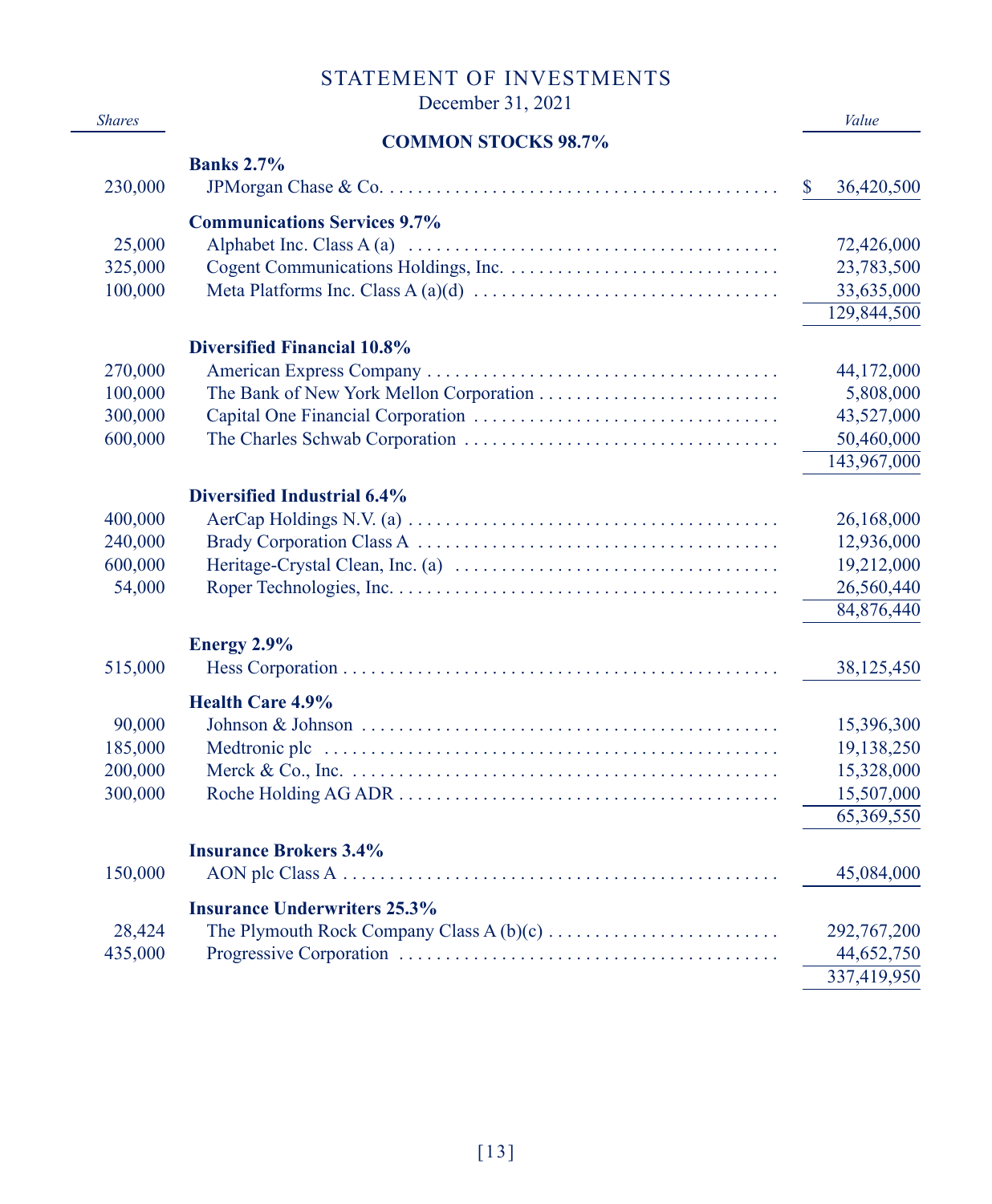| <b>Shares</b> |                                                               | Value            |
|---------------|---------------------------------------------------------------|------------------|
|               | Real Estate 3.9%                                              |                  |
| 1,000,000     |                                                               | \$<br>23,880,000 |
| 700,000       |                                                               | 28,252,000       |
|               |                                                               | 52,132,000       |
|               | <b>Retailing 3.6%</b>                                         |                  |
| 11,000        |                                                               | 36,677,740       |
| 8,500         |                                                               | 11,461,400       |
|               |                                                               | 48,139,140       |
|               | <b>Semiconductor 8.9%</b>                                     |                  |
| 445,000       |                                                               | 78,217,650       |
| 420,000       |                                                               | 21,630,000       |
| 170,000       |                                                               | 19,000,900       |
|               |                                                               | 118,848,550      |
|               | <b>Software and Services 2.3%</b>                             |                  |
| 90,000        |                                                               | 30,268,800       |
|               | <b>Technology Hardware and Equipment 13.4%</b>                |                  |
| 120,000       |                                                               | 31,984,800       |
| 335,000       |                                                               | 22,890,550       |
| 200,000       |                                                               | 41,302,000       |
| 80,000        |                                                               | 13,933,600       |
| 250,000       |                                                               | 67,925,000       |
|               |                                                               | 178,035,950      |
|               | <b>Utilities 0.5%</b>                                         |                  |
| 600,000       |                                                               | 6,462,000        |
|               |                                                               | 1,314,993,830    |
|               | <b>SHORT-TERM INVESTMENTS 1.2%</b>                            |                  |
|               | <b>Money Market Fund 1.2%</b>                                 |                  |
| 16,334,323    | Fidelity Investments Money Market Fund                        |                  |
|               |                                                               | 16,334,323       |
|               |                                                               | 16,334,323       |
|               |                                                               | 1,331,328,153    |
|               | Cash, receivables and other assets less liabilities $(0.1\%)$ | 1,262,428        |
|               |                                                               | \$1,332,590,581  |
|               |                                                               |                  |

- (d) Formerly known as Facebook, Inc.
- (e) Formerly known as Cree, Inc.

<sup>(</sup>a) Non-dividend paying.

<sup>(</sup>b) Affiliate as defined in the Investment Company Act of 1940 and restricted. See Note 5 and Note 6.

<sup>(</sup>c) Valued based on Level 3 inputs. See Note 2.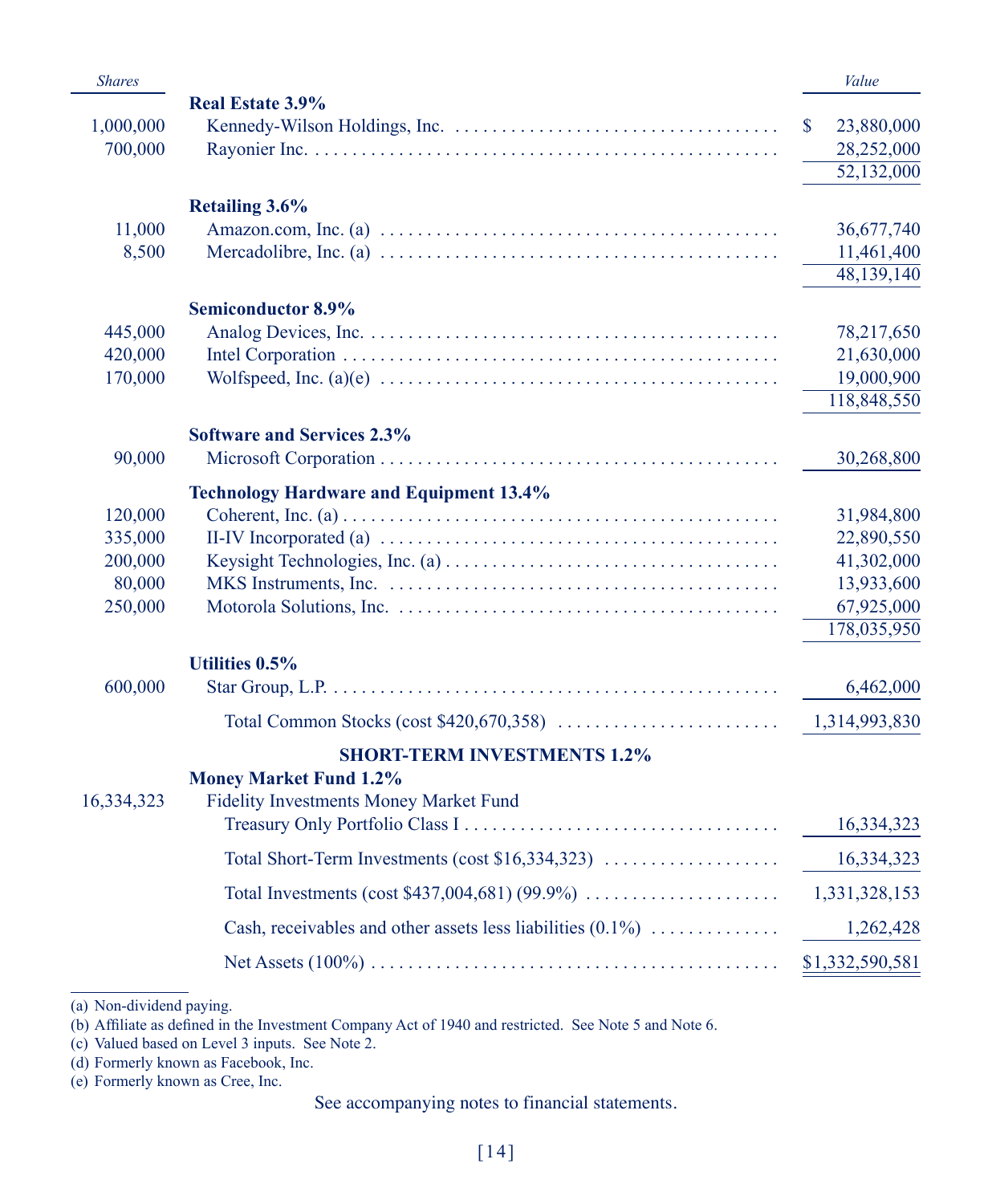# STATEMENT OF ASSETS AND LIABILITIES December 31, 2021

| ٠<br>٠<br>×.<br>٠<br>٠<br>I |  |
|-----------------------------|--|

| Investments:                                                            |                 |                           |
|-------------------------------------------------------------------------|-----------------|---------------------------|
| Securities of unaffiliated companies (cost \$419,959,758) (Note 2)      | \$1,022,226,630 |                           |
| Securities of affiliated companies (cost \$710,600) (Notes 2, 5 and 6). | 292,767,200     |                           |
| Short-term investments (cost $$16,334,323$ ) (Note 2)                   | 16,334,323      | \$1,331,328,153           |
| Cash, receivables and other assets:                                     |                 |                           |
|                                                                         | 612,861         |                           |
|                                                                         | 692,482         |                           |
|                                                                         | 197,874         |                           |
|                                                                         | 123,480         | 1,626,697                 |
|                                                                         |                 | 1.332.954.850             |
| LIABILITIES:                                                            |                 |                           |
|                                                                         | 166,395         |                           |
|                                                                         | 197,874         |                           |
|                                                                         |                 | 364,269                   |
|                                                                         |                 | \$1,332,590,581           |
| NET ASSETS are represented by:                                          |                 |                           |
| Common Stock \$1 par value: authorized 40,000,000 shares;               |                 |                           |
|                                                                         |                 | \$<br>27,266,384          |
| Surplus:                                                                |                 |                           |
|                                                                         | 407,625,085     |                           |
| Total distributable earnings, including net unrealized                  |                 |                           |
|                                                                         |                 | 897,699,112 1,305,324,197 |
|                                                                         |                 | \$1,332,590,581           |
|                                                                         |                 |                           |
| NET ASSET VALUE PER COMMON SHARE (27,266,384 shares outstanding)        |                 | \$48.87                   |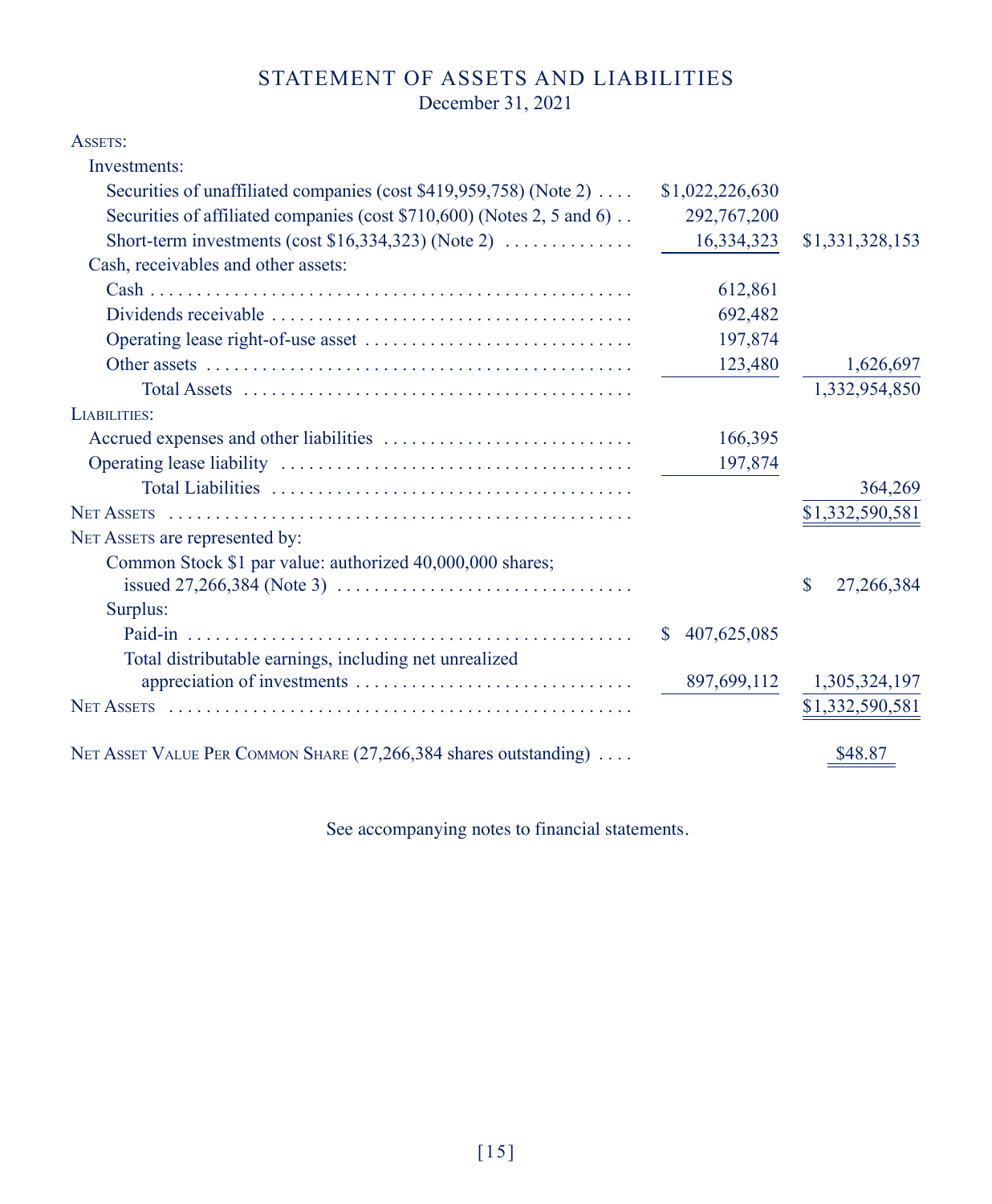# STATEMENT OF OPERATIONS

For the year ended December 31, 2021

| <b>INVESTMENT INCOME</b>                                  |               |               |
|-----------------------------------------------------------|---------------|---------------|
| Income:                                                   |               |               |
|                                                           | \$16,800,858  |               |
| Dividends from unaffiliated companies                     |               |               |
|                                                           | 11,735,399    |               |
|                                                           | 5,595         | \$28,541,852  |
| Expenses:                                                 |               |               |
|                                                           | 3,042,778     |               |
|                                                           | 2,033,383     |               |
|                                                           | 514,968       |               |
|                                                           | 303,388       |               |
|                                                           | 215,166       |               |
|                                                           | 189,218       |               |
|                                                           | 102,566       |               |
| Transfer agent, registrar and custodian fees and expenses | 100,561       |               |
|                                                           | 87,553        |               |
|                                                           | 141,664       | 6,731,245     |
|                                                           |               | 21,810,607    |
| NET REALIZED AND UNREALIZED GAIN (LOSS) ON INVESTMENTS    |               |               |
|                                                           | 75,563,512    |               |
| Increase in net unrealized appreciation of investments    |               |               |
|                                                           | 185, 142, 578 |               |
| Increase in net unrealized appreciation of investments    |               |               |
|                                                           | 71,060,000    |               |
|                                                           |               | 331,766,090   |
| INCREASE IN NET ASSETS RESULTING FROM OPERATIONS          |               | \$353,576,697 |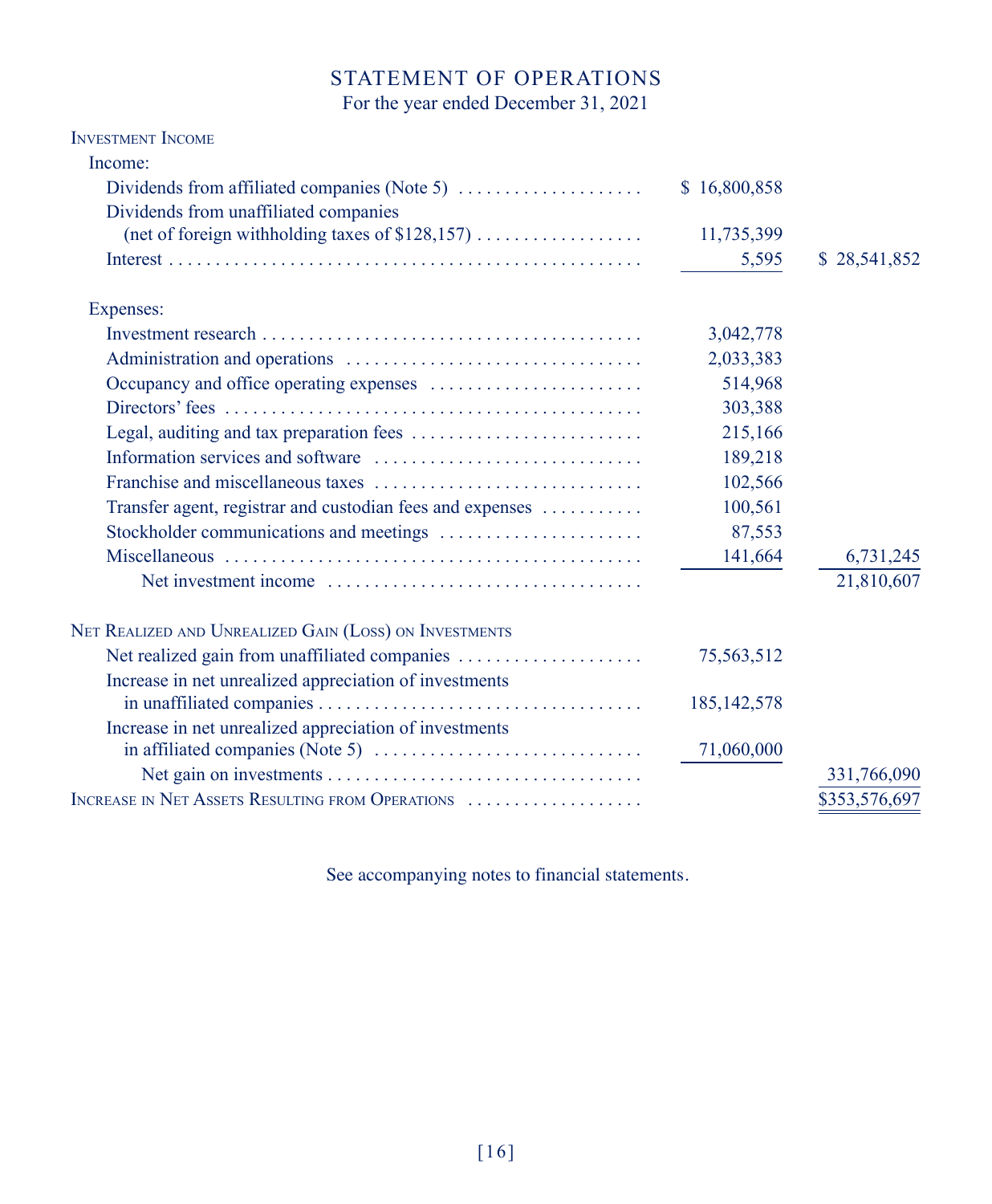# STATEMENTS OF CHANGES IN NET ASSETS For the years ended December 31, 2021 and 2020

|                                                               | 2021            | 2020                        |
|---------------------------------------------------------------|-----------------|-----------------------------|
| <b>FROM OPERATIONS:</b>                                       |                 |                             |
|                                                               | 21,810,607<br>S | 18,090,322<br><sup>\$</sup> |
|                                                               | 75,563,512      | 24,994,234                  |
| Increase in net unrealized appreciation of investments        | 256, 202, 578   | 30,631,146                  |
| Increase in net assets resulting from operations              | 353,576,697     | 73,715,702                  |
| <b>DISTRIBUTIONS TO STOCKHOLDERS:</b>                         |                 |                             |
|                                                               | (98, 414, 637)  | (43, 694, 663)              |
| FROM CAPITAL SHARE TRANSACTIONS: (Notes 3 and 8)              |                 |                             |
| Distribution to stockholders reinvested in Common Stock       | 40,607,897      | 16,668,277                  |
| Issuance of shares of Common Stock to directors and employees | 484,130         | 419,162                     |
|                                                               |                 | (5,367,035)                 |
| Increase in net assets from capital share transactions        | 41,092,027      | 11,720,404                  |
|                                                               | 296,254,087     | 41,741,443                  |
| <b>NET ASSETS:</b>                                            |                 |                             |
|                                                               | 1,036,336,494   | 994,595,051                 |
|                                                               | \$1,332,590,581 | \$1,036,336,494             |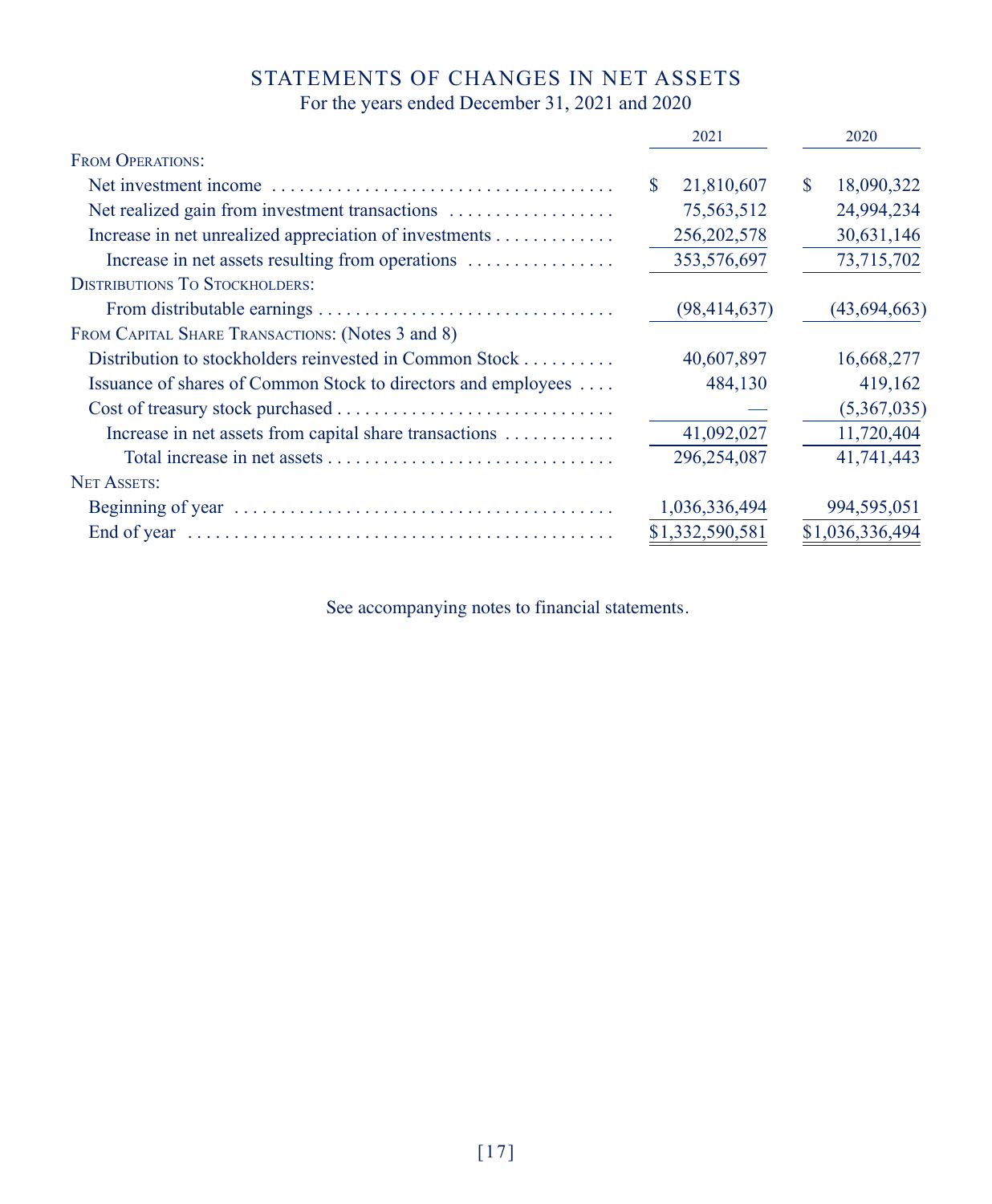# STATEMENT OF CASH FLOWS For the year ended December 31, 2021

| <b>CASH FLOWS FROM OPERATING ACTIVITIES:</b>                  |                 |                 |
|---------------------------------------------------------------|-----------------|-----------------|
|                                                               |                 | \$353,576,697   |
| Adjustments to increase in net assets from operations:        |                 |                 |
|                                                               | \$131,567,745   |                 |
|                                                               | (107, 983, 916) |                 |
|                                                               | 11,606,464      |                 |
|                                                               | (75, 563, 512)  |                 |
| Increase in net unrealized appreciation of investments        | (256, 202, 578) |                 |
|                                                               | 484,130         |                 |
| Reduction of operating lease right-of-use asset               | 386,965         |                 |
|                                                               | 7,231           |                 |
| Changes in operating assets and liabilities:                  |                 |                 |
|                                                               | (51,799)        |                 |
|                                                               | (13,822)        |                 |
| Increase in accrued expenses and other liabilities            | 22,119          |                 |
|                                                               | (386,965)       |                 |
|                                                               |                 | (296, 127, 938) |
|                                                               |                 | 57,448,759      |
| CASH FLOWS FROM FINANCING ACTIVITIES:                         |                 |                 |
|                                                               | (57,806,740)    |                 |
|                                                               |                 | (57,806,740)    |
|                                                               |                 | (357, 981)      |
|                                                               |                 | 970,842         |
|                                                               |                 | 612,861<br>S    |
| <b>SUPPLEMENTAL DISCLOSURE OF CASH FLOW INFORMATION:</b>      |                 |                 |
| Non-cash financing activities not included herein consist of: |                 |                 |
| Reinvestment of dividends and distributions to stockholders   | 40,607,897<br>S |                 |
| Issuance of shares of Common Stock to directors and employees | 484,130<br>S    |                 |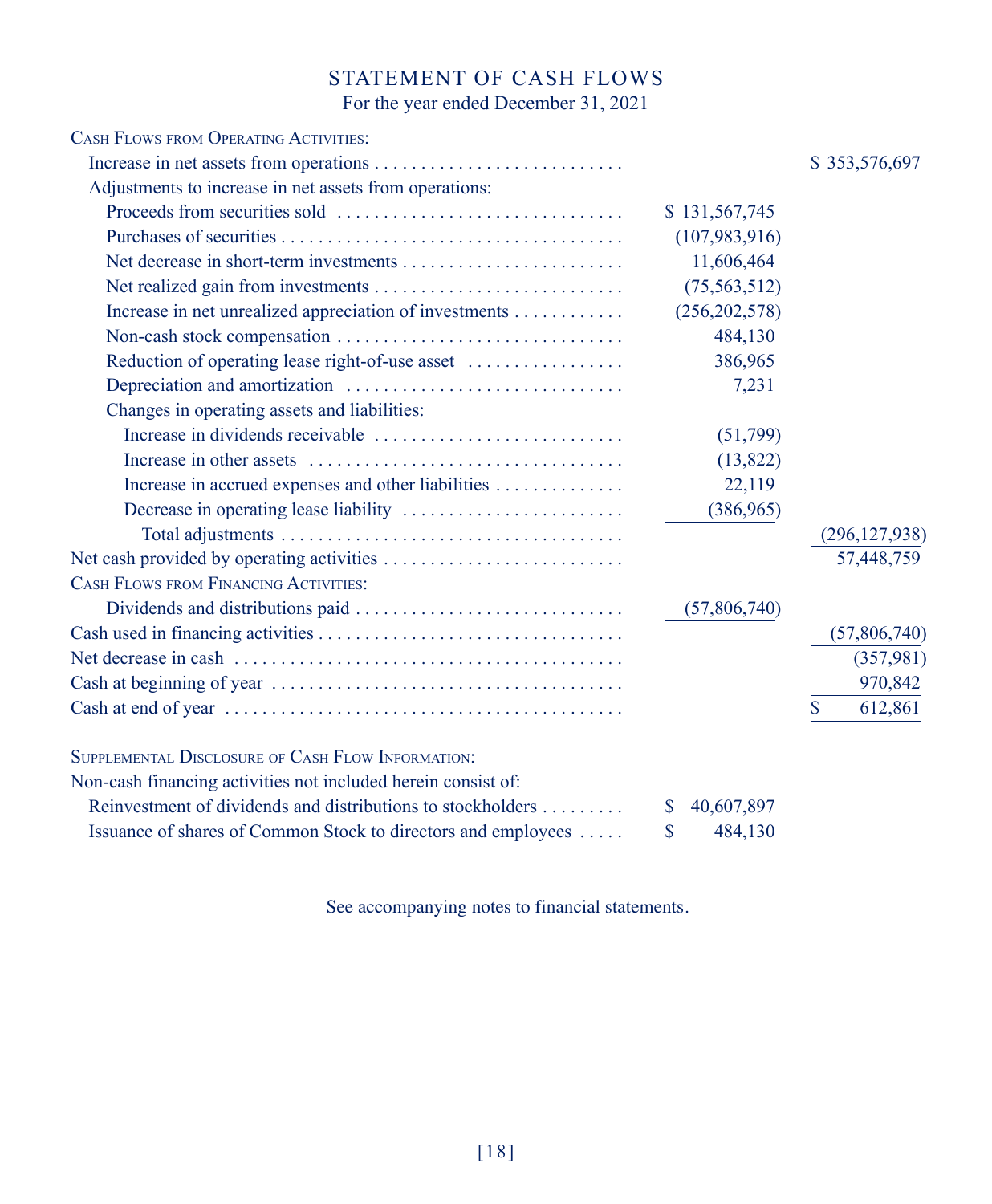### NOTES TO FINANCIAL STATEMENTS

1. *Significant Accounting Policies*—Central Securities Corporation (the "Corporation") is registered under the Investment Company Act of 1940, as amended, as a non-diversified, closed-end management investment company. The following is a summary of the significant accounting policies consistently followed by the Corporation in the preparation of its financial statements. These policies are in conformity with U.S. generally accepted accounting principles.

- *Security Valuation*—Marketable common stocks are valued at the last or closing sale price or, if unavailable, at the closing bid price. Investments in money market funds are valued at net asset value per share. Other short-term investments are valued at amortized cost, which approximates fair value. Securities for which no ready market exists are valued at estimated fair value pursuant to procedures adopted by the Board of Directors. The determination of fair value involves subjective judgments. As a result, using fair value to price a security may result in a price materially different from the price used by other investors or the price that may be realized upon the actual sale of the security.
- *Federal Income Taxes*—It is the Corporation's policy to meet the requirements of the Internal Revenue Code applicable to regulated investment companies and to distribute all of its taxable income and net capital gains to its stockholders. Management has analyzed positions taken on the Corporation's tax returns and has determined that no provision for income taxes is required in the accompanying financial statements. The Corporation's Federal, state and local tax returns for the current and previous three fiscal years remain subject to examination by the relevant taxing authorities.
- *Use of Estimates*—The preparation of financial statements in accordance with generally accepted accounting principles requires management to make estimates and assumptions that affect the amounts reported. Actual results may differ from those estimates.
- *Leases*—The Corporation recognizes operating leases on its statement of assets and liabilities at the lease commencement date as (1) a liability representing its obligation to make lease payments over the lease term and (2) a corresponding right-of-use ("ROU") asset for its right to use the underlying asset over the lease term. The lease liability is measured at the inception of the lease at the present value of the unpaid fixed and certain variable lease payments using the rate of interest the Corporation would have paid on a collateralized basis to borrow an amount equal to the lease payments under similar terms. Lease expense for fixed lease payments is recognized on a straight-line basis over the lease term and is included in Occupancy and office operating expenses in the Statement of Operations. Variable payments for increases in operating expenses and real estate taxes are expensed as incurred and also are included in Occupancy and office operating expenses. See Note 9.
- *Other*—Security transactions are accounted for as of the trade date, and cost of securities sold is determined by specific identification. Dividend income and distributions to stockholders are recorded on the ex-dividend date. Interest income is accrued daily.

2. *Fair Value Measurements*—The Corporation's investments are categorized below in three broad hierarchical levels based on market price observability as follows:

- Level 1—Quoted prices in active markets for identical investments;
- Level 2—Other significant observable inputs obtained from independent sources, for example, quoted prices in active markets for similar investments;
- Level 3—Significant unobservable inputs including the Corporation's own assumptions based upon the best information available. The Corporation's only Level 3 investment is The Plymouth Rock Company Class A Common Stock ("Plymouth Rock").

The designated Level for a security is not necessarily an indication of the risk associated with investing in that security.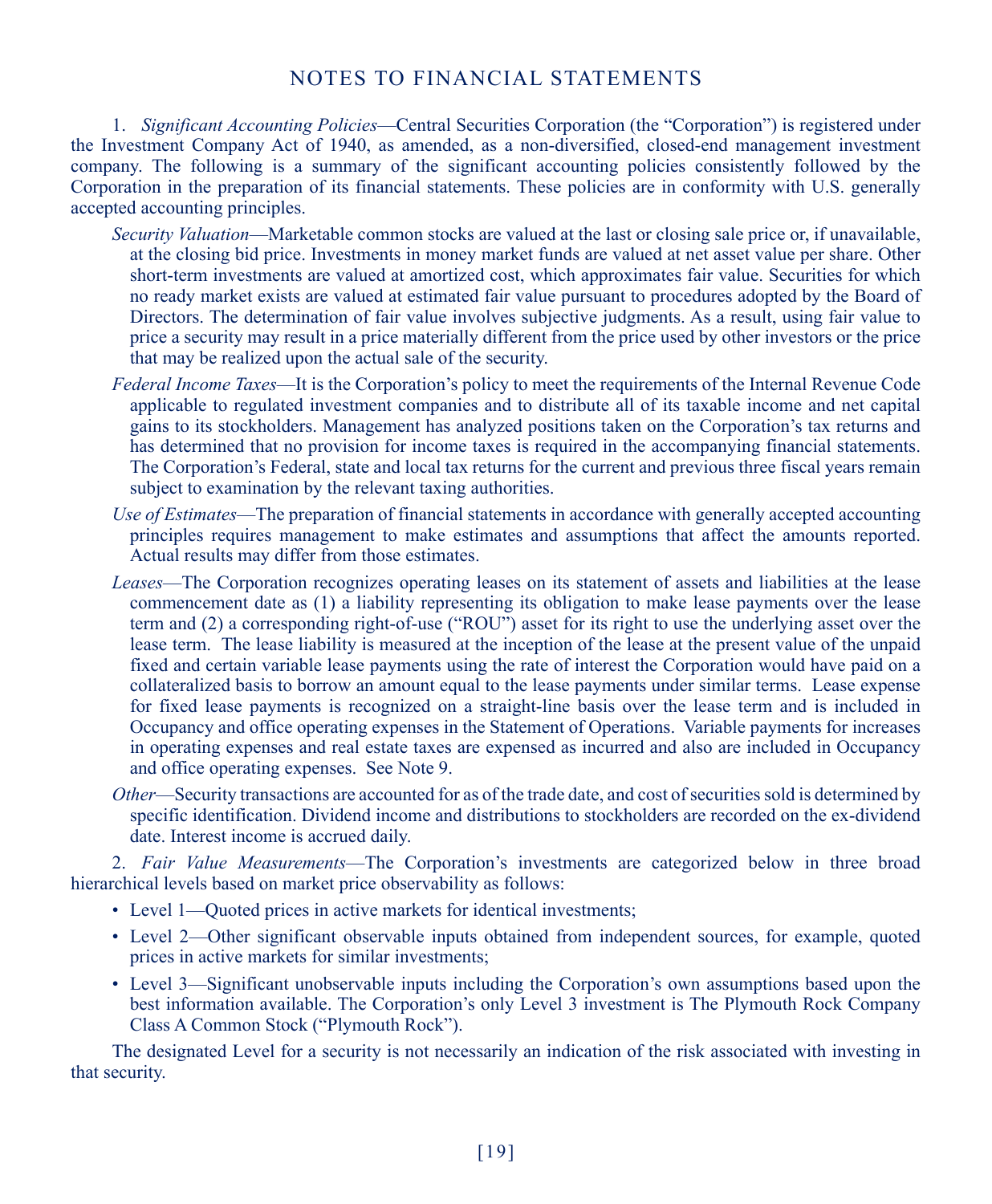### NOTES TO FINANCIAL STATEMENTS — Continued

The Corporation's investments as of December 31, 2021 are classified as follows:

|                                           | Level 1         | Level 2 | Level 3       | <b>Total Value</b> |
|-------------------------------------------|-----------------|---------|---------------|--------------------|
| Common stocks                             | \$1,022,226,630 |         | \$292,767,200 | \$1,314,993,830    |
| Short-term investments $\ldots$           | 16.334.323      |         |               | 16,334,323         |
| Total entering the continuum of the Total | \$1,038,560,953 |         | \$292,767,200 | \$1,331,328,153    |

The following is a reconciliation of the change in the value of Level 3 investments:

|                                                     | \$221,707,200 |
|-----------------------------------------------------|---------------|
| Change in unrealized appreciation of investments    |               |
| in affiliated companies included in increase in net |               |
|                                                     | 71,060,000    |
|                                                     | \$292,767,200 |

Unrealized appreciation of Level 3 investments still held as of December 31, 2021 increased during the year by \$71,060,000, which is included in the above table.

In valuing the Plymouth Rock Level 3 investment as of December 31, 2021, management considered Plymouth Rock's financial condition and results of operations, the insurance industry outlook, and any transactions in Plymouth Rock's shares. Management used significant unobservable inputs to develop a range of values for the investment. It used a comparable company approach that utilized the following valuation multiples from selected publicly traded companies: price-to-book value (range: 0.7–1.5; average: 1.1); price-to-historical earnings (range: 11.7–42.3; average: 23.5); and price-to-forward earnings estimates (range: 11.5–32.8; average: 20.8). Management also used Plymouth Rock's book value and a discounted cash flow model based on a forecasted return on equity of approximately 11% and a cost of capital of approximately 10%. The average of these values was then discounted for lack of marketability and control of the Plymouth Rock shares. Management considered a discount range of 30% to 40%, a range management believes market participants would apply. Management presented and discussed the above information with the Corporation's directors, who approved the value for the investment.

Increases (decreases) in the price-to-book value multiple, price-to-historical earnings multiple, price-toforward earnings estimate multiple, return on equity rate and book value in isolation would result in a higher (lower) range of fair values. Increases (decreases) in the discount for lack of marketability and control or cost of capital in isolation would result in a lower (higher) range of fair values.

3. *Common Stock and Dividend Distributions*—The Corporation did not purchase any shares of its Common Stock in 2021. It may from time to time purchase Common Stock in such amounts and at such prices as the Board of Directors may deem advisable in the best interests of the stockholders. Purchases will only be made at less than net asset value per share, thereby increasing the net asset value of shares held by the remaining stockholders. Shares so acquired may be held as treasury stock available for stock distributions, or may be retired.

The Corporation declared two distributions to holders of Common Stock in 2021, \$.20 per share paid on June 25 in cash and \$3.55 per share paid on December 22 in cash or in additional shares of Common Stock at the stockholder's option. In connection with the December 22 distribution, 1,013,930 shares of Common Stock were issued at a price of \$40.05 per share.

The tax character of dividends and distributions paid during the year was ordinary income, \$24,144,391 and long-term capital gain \$74,270,246; for 2020, it was \$19,278,182 and \$24,416,481, respectively. As of December 31, 2021, for tax purposes, undistributed ordinary income was \$865,039 and undistributed long-term realized capital gain was \$2,699,589. Dividends and distributions are determined in accordance with income tax regulations which may differ from generally accepted accounting principles. Financial statements are adjusted for permanent book-tax differences; for the year ended December 31, 2021 such adjustments were approximately \$442,000 primarily due to non-deductible employee compensation.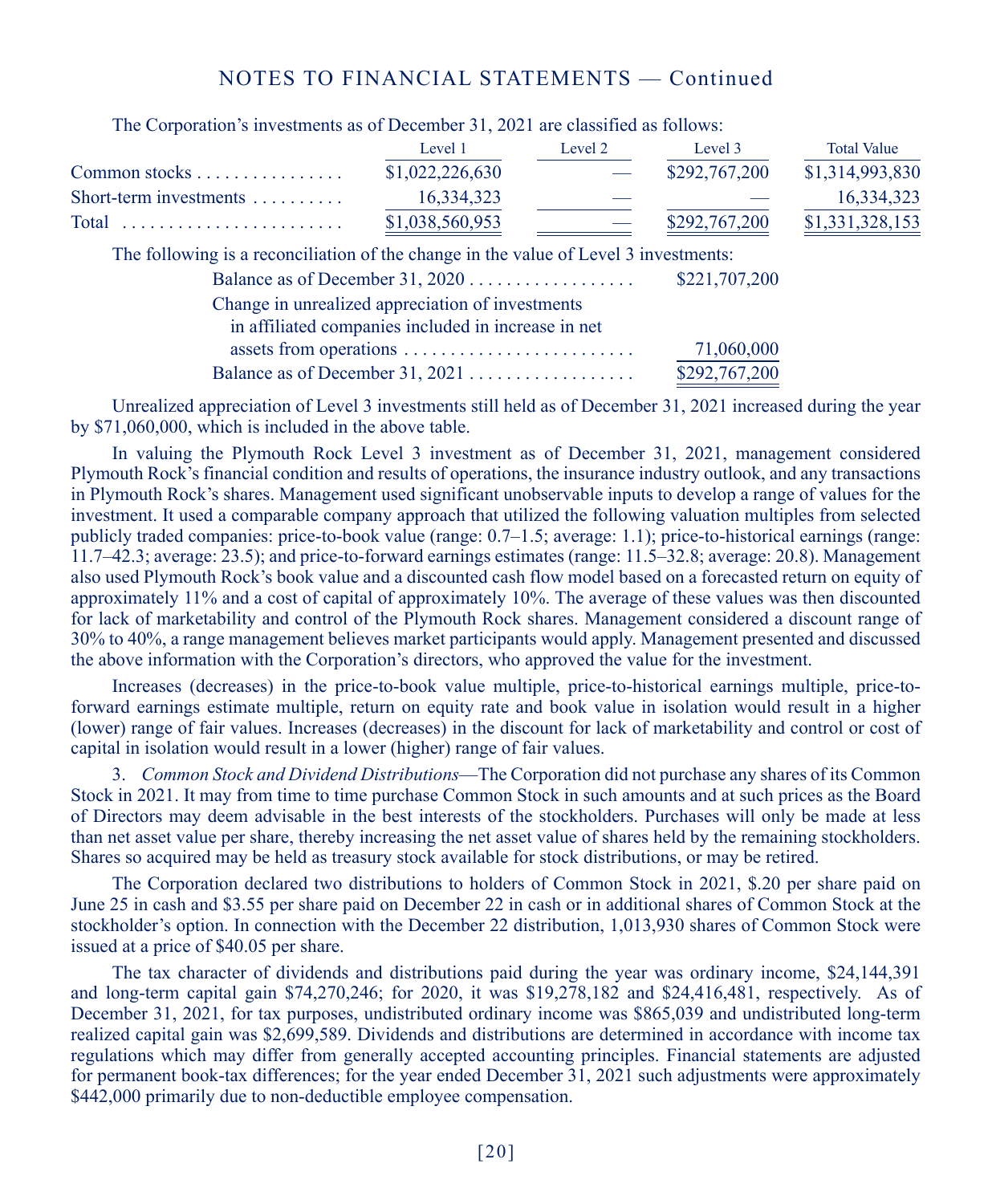### NOTES TO FINANCIAL STATEMENTS — Continued

4. *Investment Transactions*—The aggregate cost of securities purchased and the aggregate proceeds of securities sold during the year ended December 31, 2021, excluding short-term investments, were \$107,983,916 and \$131,567,745, respectively.

As of December 31, 2021, the tax cost of investments was \$437,004,681. Net unrealized appreciation was \$894,323,472 consisting of gross unrealized appreciation and gross unrealized depreciation of \$894,323,472 and \$0, respectively.

5. *Affiliated Companies*—Plymouth Rock is an affiliated company as defined in the Investment Company Act of 1940 due to the Corporation's ownership of 5% or more of the company's outstanding voting securities. During the year ended December 31, 2021, unrealized appreciation from the Corporation's investment in Plymouth Rock increased by \$71,060,000 and the Corporation received dividends of \$16,800,858 from Plymouth Rock. The Chairman of the Corporation is a director of Plymouth Rock. The Chief Executive Officer and President of the Corporation is a director of certain subsidiaries of Plymouth Rock.

6. *Restricted Securities*—The Corporation may from time to time invest in securities the resale of which is restricted. On December 31, 2021, the Corporation's restricted securities consisted of 28,424 shares of Plymouth Rock Class A stock that were acquired on December 15, 1982 at a cost of \$710,600. This security had an estimated fair value of \$292,767,200 at December 31, 2021, which was equal to 22.0% of the Corporation's net assets. The Corporation does not have the right to demand registration of this security.

7. *Bank Line of Credit*—The Corporation has entered into a \$25 million uncommitted, secured revolving line of credit with UMB Bank, n.a. ("UMB"), the Corporation's custodian. All borrowings are payable on demand of UMB. Interest on any borrowings is payable monthly at a rate based on the federal funds rate, subject to a minimum annual rate of 2.50%. No borrowings were made during the year ended December 31, 2021.

8. *Compensation and Benefit Plans*—The aggregate remuneration paid to all officers during the year ended December 31, 2021 was \$4,115,240.

Officers and other employees participate in a  $401(k)$  profit sharing plan. The Corporation has agreed to contribute 3% of each participant's qualifying compensation to the plan, which is immediately vested. Contributions in excess of 3% may be made at the discretion of the Board of Directors and vest after three years of service. During the year ended December 31, 2021, the Corporation contributed \$262,093 to the plan, which represented 15% of total qualifying compensation.

The Corporation maintains an incentive compensation plan (the "2012 Plan") which permits the granting of awards of unrestricted stock, restricted stock, restricted stock units and cash to full-time employees and nonemployee directors of the Corporation. The 2012 Plan provides for the issuance of up to 1,000,000 shares of the Corporation's Common Stock over the ten-year life of the 2012 Plan, of which 895,654 remain available for future grants at December 31, 2021. The 2012 Plan limits the amount of shares that can be awarded to any one person in total or within a certain time period. Any award made under the 2012 Plan may be subject to performance conditions. The 2012 Plan is administered by the Corporation's Compensation and Nominating Committee. The 2012 Plan is scheduled to expire in March 2022.

A summary of awards of unrestricted shares of Common Stock granted and issued in 2021 is presented below. The fair value of unrestricted stock is the average of the high and low prices of the Corporation's Common Stock on the grant date.

|                                             | Officers and<br>employees | Non-employee<br>directors |
|---------------------------------------------|---------------------------|---------------------------|
| Number of shares granted                    | 14,282                    | 3,500                     |
| Number of shares surrendered for            |                           |                           |
| withholding taxes                           | (5,731)                   | n/a                       |
| Number of shares issued $\ldots$ , $\ldots$ | 8,551                     | 3,500                     |
| Weighted average grant date fair value      | \$41.31                   | \$37.40                   |

[21]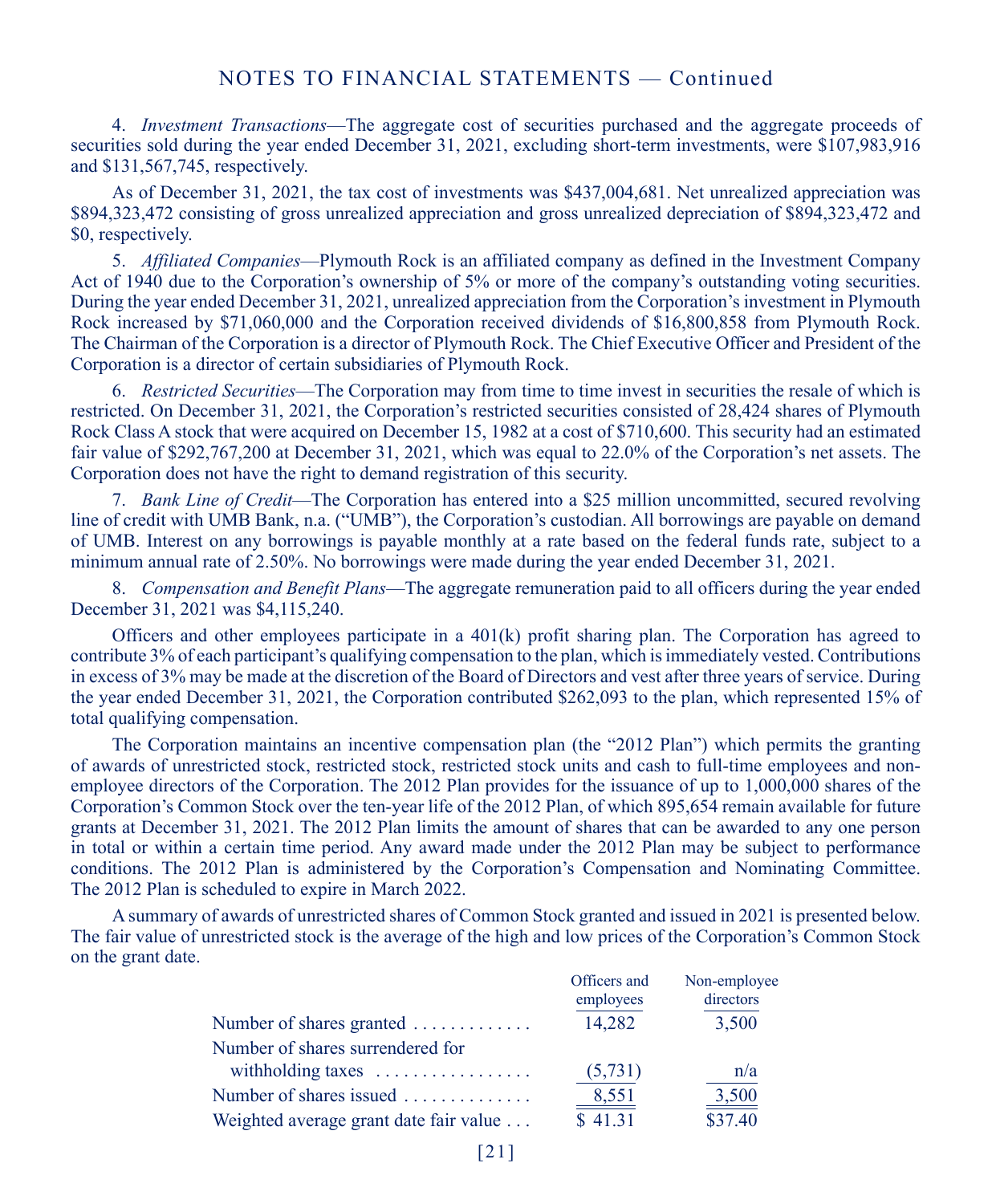### NOTES TO FINANCIAL STATEMENTS — Continued

Pursuant to the terms of the 2012 Plan, each non-employee director is awarded 500 shares of vested unrestricted Common Stock at initial election to the Board of Directors and annually after re-election at the Corporation's annual meeting. The aggregate value of these awards made in 2021 was \$130,888. This amount plus cash payments of \$172,500 made to all non-employee directors are included in Directors' fees expense in the accompanying Statement of Operations.

9. *Operating Lease*—The Corporation leases office space under a lease that was amended effective July 1, 2019 to extend the lease term until June 30, 2022. The lease includes fixed payments for occupancy and certain utilities and variable payments relating to the Corporation's share of increases in building operating expenses and real estate taxes.

The lease extension is accounted for as a separate contract, and the Corporation determined that the lease is an operating lease. The Corporation elected not to separate lease and non-lease components of the contract in measuring its lease liability. As of the effective date of the lease extension, the Corporation measured its lease liability and corresponding ROU asset at \$1,143,975, which was the present value of the fixed payments under the contract using a discount rate of 3.00%.

Total lease expense for the year ended December 31, 2021 was \$454,364 including \$398,223 of operating lease cost and \$56,141 of variable lease cost.

Fixed amounts due under the lease as of December 31, 2021 are as follows:

| \$199,111 |
|-----------|
| (1,237)   |
| \$197,874 |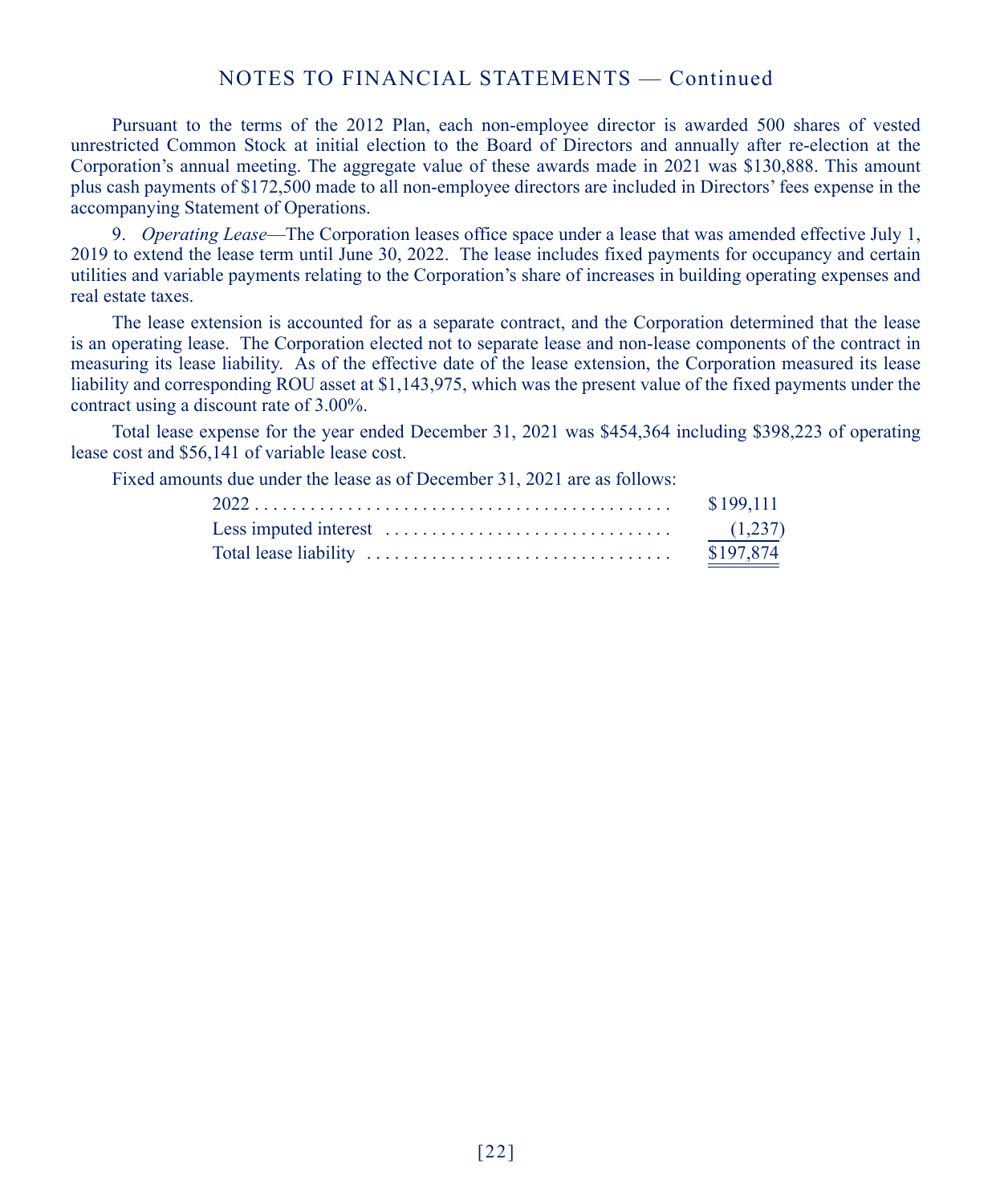# FINANCIAL HIGHLIGHTS

The following table shows per share operating performance data, total returns, ratios and supplemental data for each year in the five-year period ended December 31, 2021. This information has been derived from information contained in the financial statements and market price data for the Corporation's shares.

The Corporation's total returns reflect changes in market price or net asset value, as applicable, and assume reinvestment of all distributions. Distributions that are payable only in cash are assumed to be reinvested at the market price or net asset value, as applicable, on the payable date of the distribution. Distributions that may be taken in shares are assumed to be reinvested at the price designated by the Corporation.

|                                                 |    | 2021        |              | 2020        |               | 2019      |               | 2018      |               | 2017      |
|-------------------------------------------------|----|-------------|--------------|-------------|---------------|-----------|---------------|-----------|---------------|-----------|
| <b>Per Share Operating Performance:</b>         |    |             |              |             |               |           |               |           |               |           |
| Net asset value, beginning of year              | S. | 39.49       | <sup>S</sup> | 38.42       | <sup>\$</sup> | 30.02     | <sup>S</sup>  | 32.86     | S.            | 27.12     |
| Net investment income $(a)$                     |    | .83         |              | .70         |               | .47       |               | .54       |               | .28       |
| Net realized and unrealized gain (loss)         |    |             |              |             |               |           |               |           |               |           |
|                                                 |    | 12.64       |              | 2.20        |               | 9.38      |               | (1.91)    |               | 6.52      |
| Total from investment operations                |    | 13.47       |              | 2.90        |               | 9.85      |               | (1.37)    |               | 6.80      |
| Less:                                           |    |             |              |             |               |           |               |           |               |           |
| Dividends from net investment income            |    | .86         |              | .70         |               | .47       |               | .55       |               | .27       |
| Distributions from capital gains                |    | 2.89        |              | 1.00        |               | .88       |               | .90       |               | .73       |
| Total distributions                             |    | 3.75        |              | 1.70        |               | 1.35      |               | 1.45      |               | 1.00      |
| Net change from capital share transactions      |    | (.34)       |              | (.13)       |               | (.10)     |               | (.02)     |               | (.06)     |
| Net asset value, end of year                    | \$ | 48.87       | S            | 39.49       | <sup>\$</sup> | 38.42     | <sup>\$</sup> | 30.02     | \$.           | 32.86     |
| Per share market value, end of year             |    | 44.58       | \$           | 32.64       | \$            | 33.10     | \$.           | 24.83     | $\mathbf{\$}$ | 27.40     |
| Total return based on market $(\% )$            |    | 49.39       |              | 4.12        |               | 39.03     |               | (4.51)    |               | 30.55     |
| Total return based on NAV $(\%)$                |    | 35.26       |              | 8.39        |               | 33.31     |               | (3.88)    |               | 25.63     |
| <b>Ratios/Supplemental Data:</b>                |    |             |              |             |               |           |               |           |               |           |
| Net assets, end of year $(000)$                 |    | \$1,332,591 |              | \$1,036,336 |               | \$994,595 |               | \$765,343 |               | \$826,332 |
| Ratio of expenses to average net assets $(\% )$ |    | .54         |              | .66         |               | .66       |               | .69       |               | .75       |
| Ratio of net investment income to average       |    |             |              |             |               |           |               |           |               |           |
|                                                 |    | 1.75        |              | 1.94        |               | 1.32      |               | 1.63      |               | .92       |
| Portfolio turnover rate $(\%)$                  |    | 9.12        |              | 11.93       |               | 7.00      |               | 8.04      |               | 6.03      |

(a) Based on the average number of shares outstanding during the year.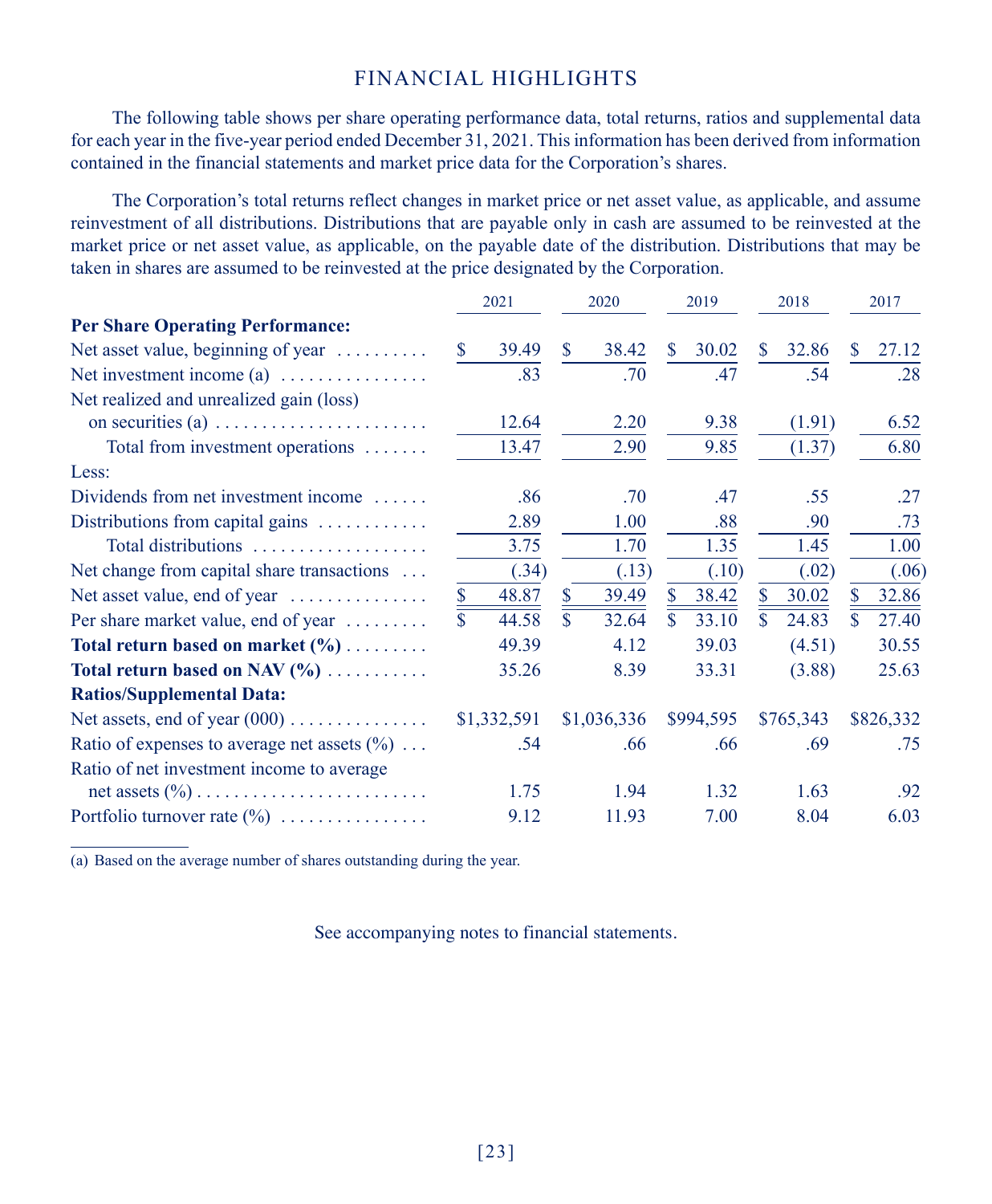# REPORT OF INDEPENDENT REGISTERED PUBLIC ACCOUNTING FIRM

The Board of Directors and Stockholders of Central Securities Corporation:

#### **Opinion on the Financial Statements**

We have audited the accompanying statement of assets and liabilities of Central Securities Corporation (the "Corporation"), including the statement of investments, as of December 31, 2021, the related statements of operations and cash flows for the year then ended, the statements of changes in net assets for each of the years in the two-year period then ended, and the related notes (collectively, the "financial statements") and the financial highlights for each of the years in the five-year period then ended. In our opinion, the financial statements and financial highlights present fairly, in all material respects, the financial position of the Corporation as of December 31, 2021, the results of its operations and cash flows for the year then ended, the changes in its net assets for each of the years in the two-year period then ended, and the financial highlights for each of the years in the five-year period then ended, in conformity with U.S. generally accepted accounting principles.

#### **Basis for Opinion**

These financial statements and financial highlights are the responsibility of the Corporation's management. Our responsibility is to express an opinion on these financial statements and financial highlights based on our audits. We are a public accounting firm registered with the Public Company Accounting Oversight Board (United States) ("PCAOB") and are required to be independent with respect to the Corporation in accordance with the U.S. federal securities laws and the applicable rules and regulations of the Securities and Exchange Commission and the PCAOB.

We conducted our audits in accordance with the standards of the PCAOB. Those standards require that we plan and perform the audit to obtain reasonable assurance about whether the financial statements and financial highlights are free of material misstatement, whether due to error or fraud. Our audits included performing procedures to assess the risks of material misstatement of the financial statements and financial highlights, whether due to error or fraud, and performing procedures that respond to those risks. Such procedures included examining, on a test basis, evidence regarding the amounts and disclosures in the financial statements and financial highlights. Such procedures also included confirmation of securities owned as of December 31, 2021, by correspondence with the custodian or the investee directly. Our audits also included evaluating the accounting principles used and significant estimates made by management, as well as evaluating the overall presentation of the financial statements and financial highlights. We believe that our audits provide a reasonable basis for our opinion.

#### KPMG LLP

We or our predecessor firms have served as the Corporation's auditor since 1930.

New York, New York February 3, 2022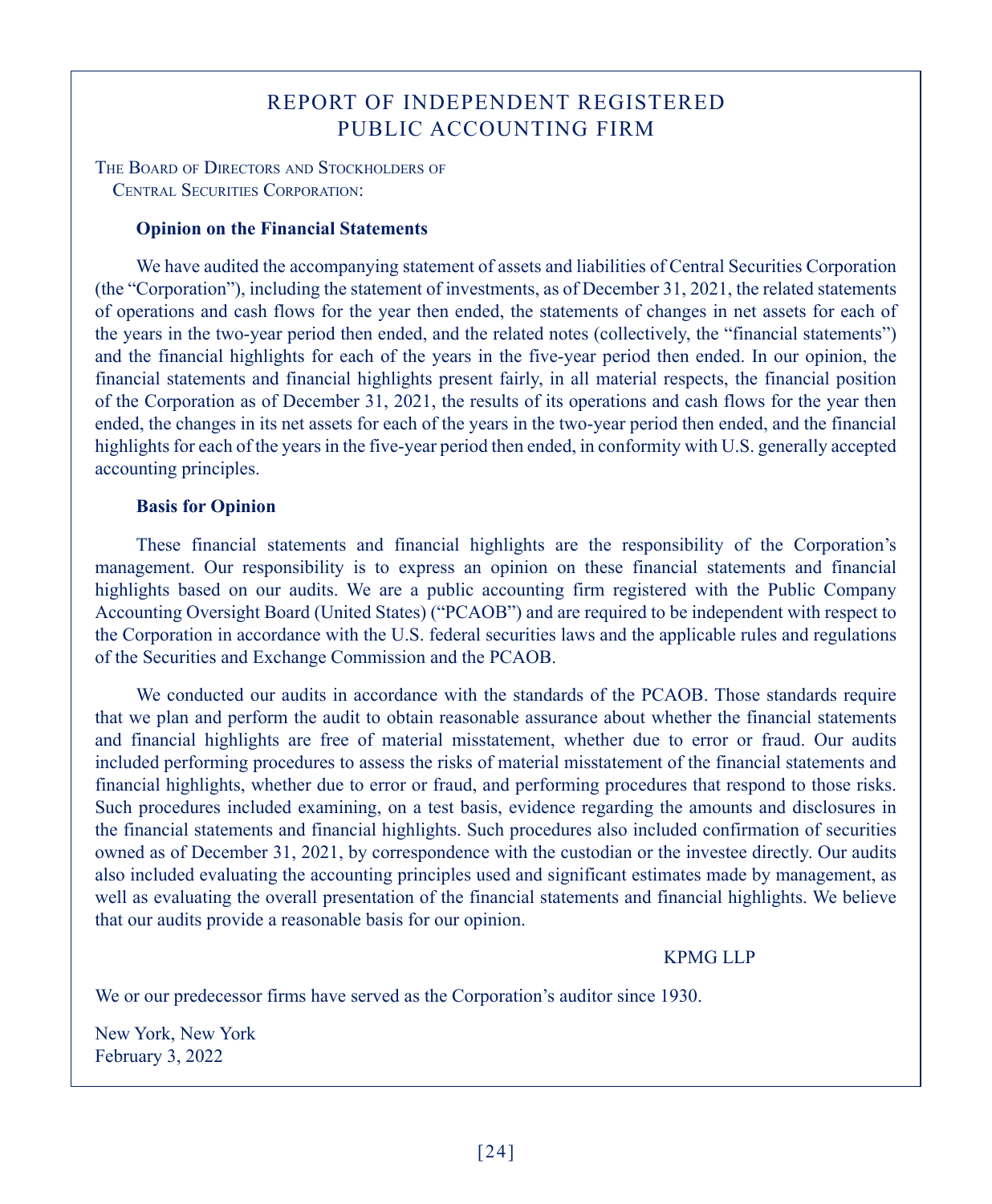# INVESTMENT OBJECTIVE, PRINCIPAL INVESTMENT POLICIES, AND PRINCIPAL RISKS

#### Investment Objective and Principal Investment Policies

The Corporation's investment objective is long-term growth of capital. Income received from investments is a secondary consideration.

In pursuing its investment objective, the Corporation invests primarily in equity securities that it believes are undervalued at the time of purchase and have the potential for growth. It is Central's goal to own companies that it believes will generate superior returns when compared with the broad market and preserve the Corporation's capital in an inflationary environment. A guiding principle is the consideration of equity securities as units of ownership of a business and the purchase of them when the price appears to be low in relation to the value of the total enterprise. The Corporation's objective may be changed without a vote of a majority of the Corporation's voting securities.

Central owns a limited number of companies, and it invests for the long-term. Honest management working in the interests of all shareholders is of the utmost importance in the appraisal of investments. The Corporation may sell securities for a variety of reasons, including excessive valuation, deteriorating results or to redeploy assets into more promising opportunities.

The Corporation is not restricted as to the types of securities (e.g., equity, fixed income) in which it invests. The Corporation may invest in securities of issuers with any market capitalization. The Corporation is not required to be fully invested in securities and generally maintains a portion of its total assets in cash and securities considered to be cash equivalents.

The Corporation has not adopted the practice of concentrating its investments in any particular industry or group of industries and does not contemplate changing its policy or restricting its field of investment. The Corporation is permitted to borrow money, subject to the limits of the Investment Company Act of 1940, as amended. These are fundamental policies and may not be changed without a vote of a majority of the Corporation's voting securities.

The Corporation also has fundamental policies relating to the issuance of senior securities, the underwriting of securities of other issuers, the purchase or sale of real estate, the purchase or sale of commodities or commodity contracts, and the making of loans. These policies may not be changed without a vote of a majority of the Corporation's voting securities. The Corporation has a non-fundamental policy permitting it to engage in the writing, sale and purchase of options and may make short sales. The Corporation has not utilized these policies in recent years and does not contemplate using any one of them in an amount greater than 5% of the Corporation's assets unless stockholders are notified of such intention at least 60 days in advance.

#### Principal Risks

As with any investment, you could lose all or part of your investment in the Corporation, and the Corporation's investment performance could trail that of other investments. Investment in the Corporation is subject to certain risks, including the principal risks noted below, any of which may adversely affect the Corporation's net asset value per share ("NAV"), trading price, yield, total return and ability to meet its investment objective.

An investment in the Corporation is not a bank deposit and is not insured or guaranteed by the Federal Deposit Insurance Corporation or any other government agency.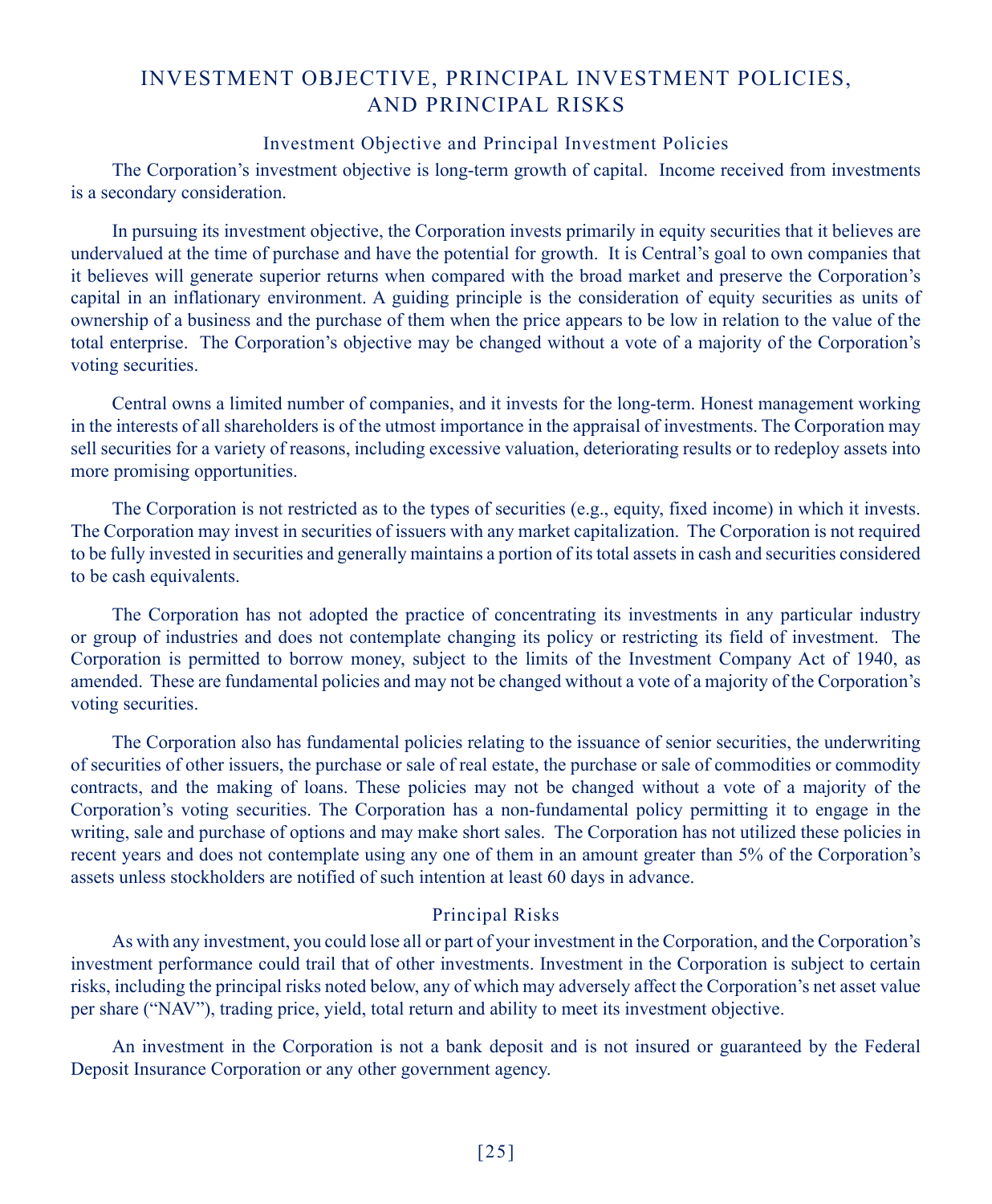The Corporation has a substantial portion of its assets invested in the common stock of The Plymouth Rock Company Incorporated, a privately issued, illiquid security. The investment in Plymouth Rock is subject to many of the risks described further below.

*Market Risk.* The market values of the Corporation's investments may decline, perhaps sharply and unpredictably, or fail to rise, for various reasons including changes or potential or perceived changes in U.S. or foreign economies, financial markets, interest rates, the liquidity of investments and other factors including terrorism, war, natural disasters and public health events and crises.

*Active Management Risk.* Performance of individual securities can vary widely. The investment decisions of management of the Corporation may cause the Corporation to underperform other investments or benchmark indices. The Corporation may also underperform other investment companies with similar investment objectives or strategies. Management may be incorrect in assessing a particular industry or company. An issuer in which the Corporation invests may perform poorly or below expectations, and the value of its securities may therefore decline, which may negatively affect the Corporation's performance. The Corporation may not buy securities at the lowest possible prices or sell securities at the highest possible prices.

*Non-Diversification Risk.* The Corporation is a "non-diversified" investment company, meaning that it invests its assets in a smaller number of companies than many other funds. As a result, your investment in the Corporation has the risk that changes in the value of a single security may have a significant effect, either negative or positive, on the Corporation's NAV.

*Sector Risk.* At times, the Corporation may have a significant portion of its assets invested in securities of companies conducting business within one or more broad economic sectors. Companies in the same economic sector may be similarly affected by economic, regulatory, political or market events or conditions, which may make the Corporation more vulnerable to unfavorable developments in that economic sector than funds that invest more broadly. In addition, at times, an economic sector that the Corporation is invested in may be out of favor and underperform other sectors or the market as a whole.

*Illiquid Investments Risk.* The Corporation may invest a significant portion of its net assets in illiquid investments. An illiquid investment is any investment that the Corporation reasonably expects cannot be sold or disposed of in current market conditions in seven calendar days or less without significantly changing the market value of the investment. To the extent the Corporation holds illiquid investments, the illiquid investments may reduce the returns of the Corporation because the Corporation may be unable to transact at advantageous times or prices. An inability to sell securities, at the Corporation's desired price or at all, can adversely affect the Corporation's value or prevent the Corporation from being able to take advantage of other investment opportunities.

*Privately Issued Securities Risk.* The Corporation may invest in privately issued securities. Privately issued securities are securities that have not been registered under the Securities Act of 1933, as amended, and as a result may be subject to legal restrictions on resale. Privately issued securities are generally not traded on established markets. As a result of the absence of a public trading market, privately issued securities may be deemed to be illiquid investments, may be more difficult to value than publicly traded securities and may be subject to wide fluctuations in value. Delay or difficulty in selling such securities may result in a loss to the Corporation.

*Valuation Risk.* The price the Corporation could receive upon the sale of a security or other asset may differ from the Corporation's valuation of the security or other asset, particularly for securities or other assets for which there is no public market, that trade in low volume or volatile markets, or that are valued using an estimated fair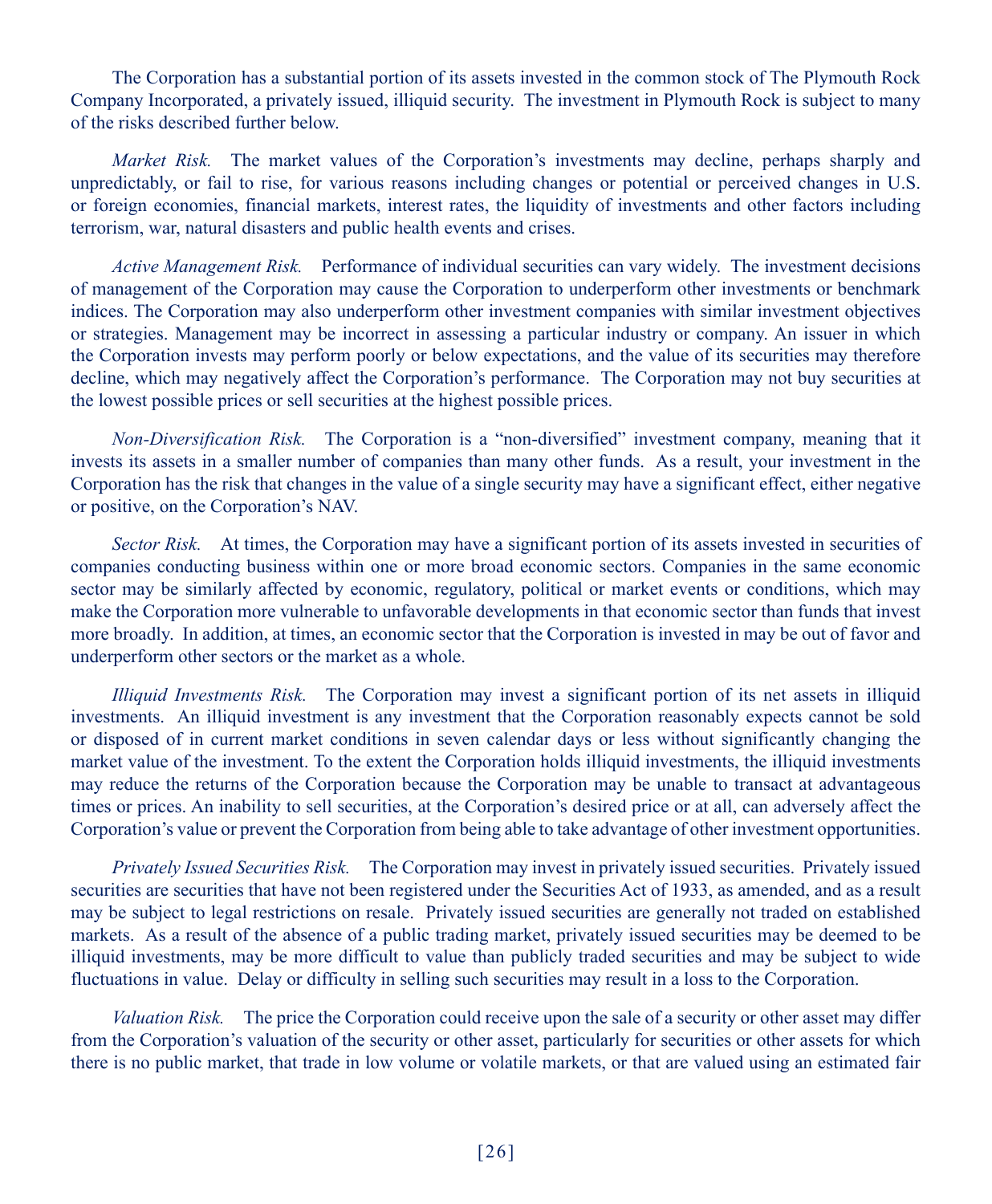value methodology. In addition, the value of the securities or other assets in the Corporation's portfolio may change on days or during time periods when stockholders will not be able to purchase or sell the Corporation's shares.

*Market Price of Shares Risk.* Shares of common stock of closed-end investment companies like the Corporation often trade in the market at prices lower than (discount to) or higher than (premium to) their NAV. The Corporation cannot predict whether its listed stock will trade at, below or above NAV. Market price risk is a risk separate and distinct from the risk that the Corporation's NAV will decrease. The Corporation's shares have generally traded at a discount to the Corporation's NAV.

In addition to NAV, the market price of shares may be affected by such factors as the Corporation's dividend and distribution levels and stability, market liquidity, market supply and demand, unrealized gains, general market and economic conditions, and other factors.

*Leverage Risk.* The Corporation may borrow money from banks or financial institutions. The Corporation may borrow money to make additional investments or as a temporary measure for extraordinary or emergency purposes, including the payment of dividends or other distributions and the settlement of securities transactions that otherwise might require untimely dispositions of the Corporation's holdings. The use of borrowed money is known as "leverage."

The use of leverage creates certain risks for the Corporation's stockholders, including the greater likelihood of higher volatility of the Corporation's return, its NAV and the market price of its Common Stock. To the extent the income or capital appreciation derived from securities purchased with funds received from leverage exceeds the cost of leverage, the Corporation's return will be greater than if leverage had not been used. Conversely, if the income or capital appreciation from the securities purchased with such funds is not sufficient to cover the cost of leverage or if the Corporation incurs capital losses, the return of the Corporation will be less than if leverage had not been used, and therefore the amount available for distribution to shareholders could be reduced or potentially eliminated. The Corporation also may be required to sell investments in order to make interest or principal payments on borrowings used for leverage when it may be disadvantageous to do so.

*Stockholder Concentration Risk.* A significant portion of the Corporation's shares are held by a private foundation. This may result in a decreased market for the Corporation's shares or in downward pressure on the market price of the Corporation's shares if the foundation decided to sell all or a significant portion of its holding. Either of these factors may lead to the Corporation's shares trading at a lower price or at a larger discount to net asset value.

*Dependence on Key Personnel Risk.* The Corporation is internally-managed and has a small number of employees. The loss of the services of certain key employees without suitable replacement may adversely affect the operation of the Corporation.

*Status as a Regulated Investment Company.* The Corporation has qualified, and intends to remain qualified, for federal income tax purposes as a regulated investment company under Subchapter M of the Internal Revenue Code. Qualification requires, among other things, compliance by the Corporation with certain distribution and investment requirements. Failure by the Corporation to qualify as a regulated investment company could result in the Corporation paying corporate income taxes which would reduce the Corporation's investment performance.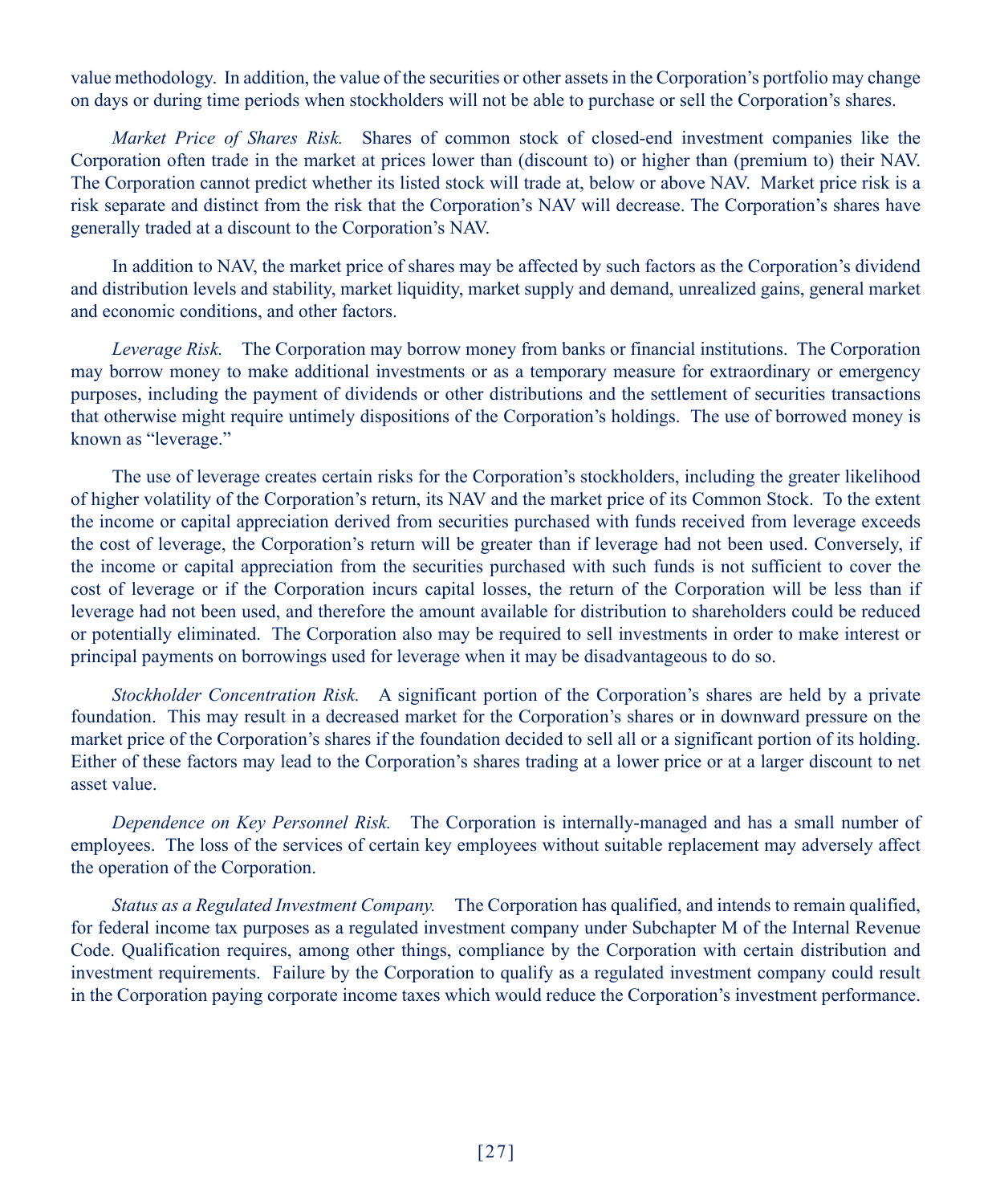### OTHER INFORMATION

#### Direct Registration

The Corporation utilizes direct registration, a system that allows for book-entry ownership and the electronic transfer of the Corporation's shares. Stockholders may find direct registration a convenient way of managing their investment. Stockholders wishing certificates may request them.

A pamphlet which describes the features and benefits of direct registration, including the ability of shareholders to deposit certificates with our transfer agent, can be obtained by calling Computershare Trust Company at 1-800-756-8200, calling the Corporation at 1-866-593-2507 or visiting our website: www.centralsecurities.com under Contact Us.

#### Proxy Voting Policies and Procedures

The policies and procedures used by the Corporation to determine how to vote proxies relating to portfolio securities and the Corporation's proxy voting record for the twelve-month period ended June 30, 2021 are available: (1) without charge, upon request, by calling us at our toll-free telephone number (1-866-593-2507), (2) on the Corporation's website at www.centralsecurities.com and (3) on the Securities and Exchange Commission's website at www.sec.gov.

#### Quarterly Portfolio Information

The Corporation files its complete schedule of portfolio holdings with the SEC for the first and the third quarter of each fiscal year on Form N-PORT. The Corporation's Form N-PORT filings are available on the SEC's website at www.sec.gov. Those forms may be reviewed and copied at the SEC's Public Reference Room in Washington D.C. Information on the operation of the Public Reference Room may be obtained by calling 1-800-SEC-0330.

### Privacy Policy

In order to conduct its business, the Corporation, through its transfer agent, Computershare Trust Company, collects and maintains certain nonpublic personal information about our stockholders of record in connection with their transactions in shares of our securities. This information includes the shareholder's address, tax identification number and number of shares. We do not collect or maintain personal information about stockholders whose shares are held in "street name" by a financial institution such as a bank or broker.

We do not disclose any nonpublic personal information about our stockholders to third parties unless necessary to process a transaction, service an account or as otherwise permitted by law.

To protect your personal information internally, we restrict access to nonpublic personal information about our stockholders to those employees who need to know that information to provide services to our stockholders.

#### Forward-Looking Statements

This report may contain "forward-looking statements" within the meaning of the Securities Exchange Act of 1934. You can identify forward-looking statements by words such as "believe," "expect," "may," "anticipate," and other similar expressions when discussing prospects for particular portfolio holdings and/or markets, generally. By their nature, all forward-looking statements involve risks and uncertainties, and actual results could differ materially from those contemplated by the forward-looking statements. We cannot assure future results and disclaim any obligation to update or alter any forward-looking statements, whether as a result of new information, future events or otherwise.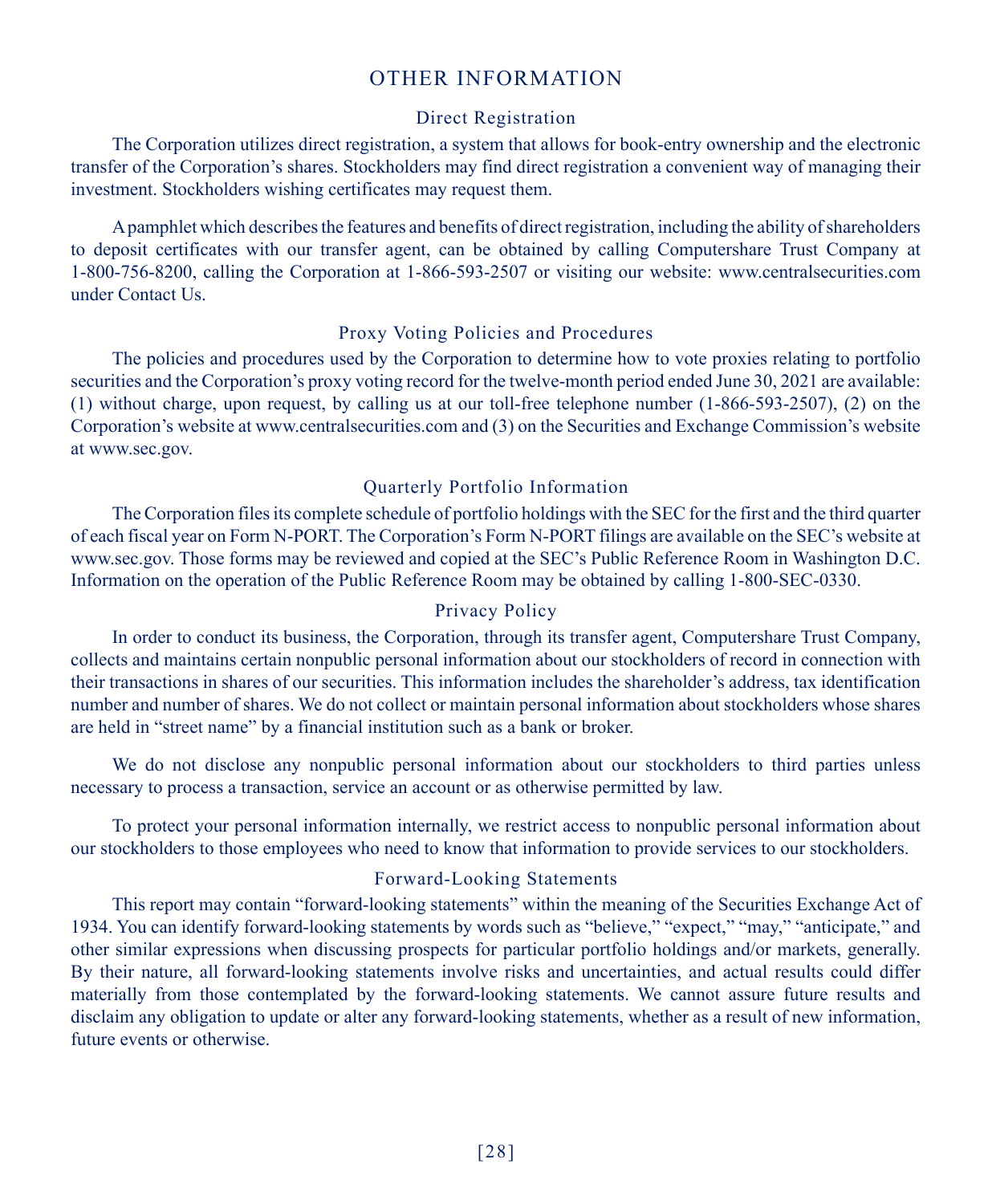# SUMMARY OF CHANGE IN PORTFOLIO MANAGEMENT

The following information is a summary of certain changes since December 31, 2020. This information may not reflect all of the changes that have occurred since you purchased shares of the Corporation.

Effective January 1, 2022, Wilmot Kidd will no longer be primarily responsible for the day-to-day management of the Corporation's investment portfolio. John Hill, Chief Executive Officer and President of the Corporation, will assume this responsibility. Mr. Hill has worked closely with Mr. Kidd in managing the portfolio since 2016 when he joined the Corporation. See page 30 for a summary of Mr. Hill's background.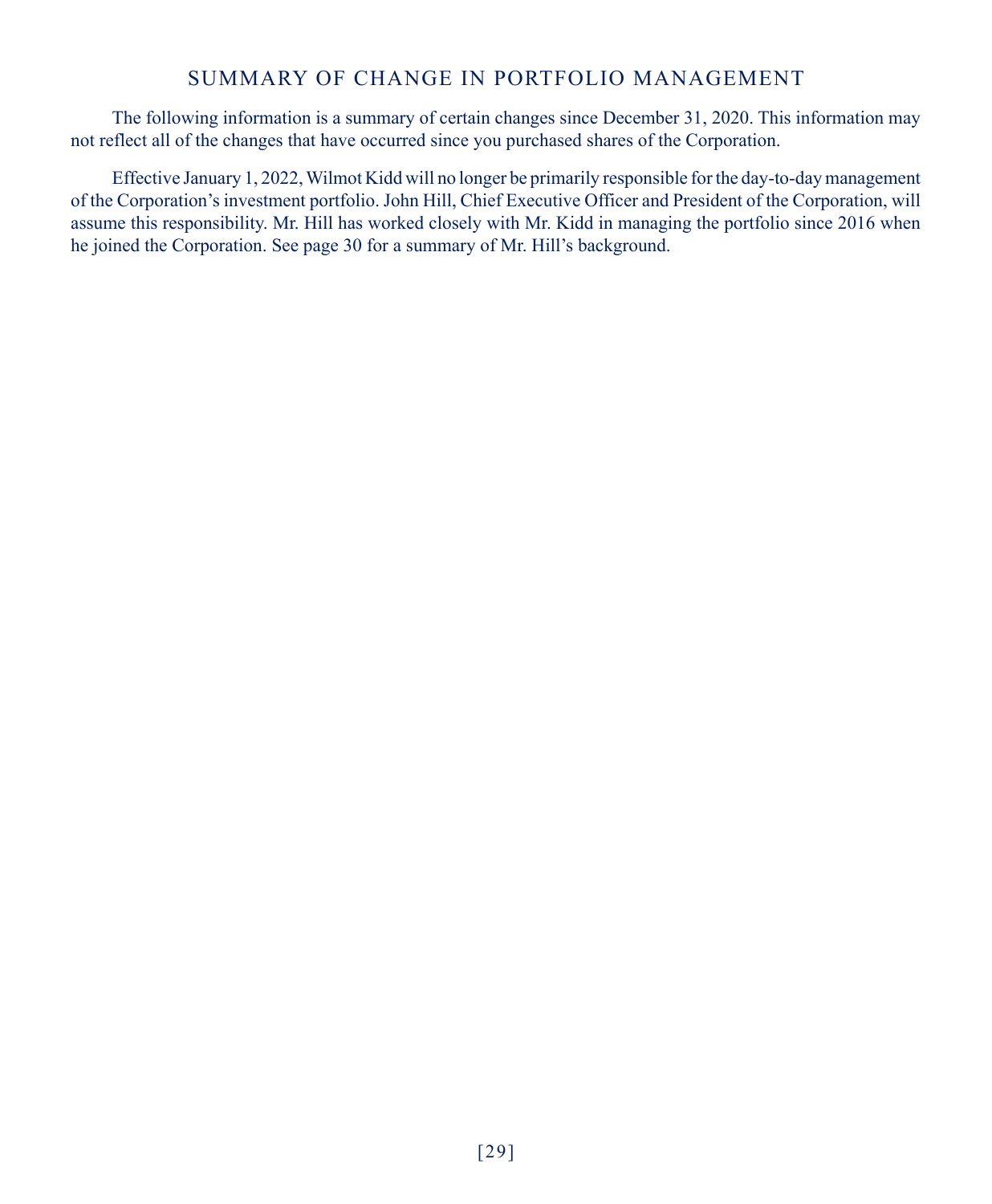# BOARD OF DIRECTORS AND OFFICERS

| Name (age)                                     | Principal Occupation<br>(last five years) and position with<br>the Corporation (if any)                                                                                        | Other Public Company<br>Directorships held by Directors                                                                                                    |  |  |  |
|------------------------------------------------|--------------------------------------------------------------------------------------------------------------------------------------------------------------------------------|------------------------------------------------------------------------------------------------------------------------------------------------------------|--|--|--|
| <b>Independent Directors</b>                   |                                                                                                                                                                                |                                                                                                                                                            |  |  |  |
| L. PRICE BLACKFORD (70)<br>Director since 2012 | Managing Director, Scott-Macon Group,<br>Inc. (investment banking)                                                                                                             | None                                                                                                                                                       |  |  |  |
| SIMMS C. BROWNING (81)<br>Director since 2005  | Retired since 2003; Vice President,<br>Neuberger Berman, LLC (asset<br>management) prior thereto                                                                               | None                                                                                                                                                       |  |  |  |
| DONALD G. CALDER (84)<br>Director since 1982   | Chairman, Clear Harbor Asset<br>Management, LLC 2010-2020;<br>President, G.L. Ohrstrom & Co. Inc.<br>(private investment firm) prior thereto                                   | <b>Brown-Forman Corporation</b><br>(beverages); Carlisle Companies<br>(industrials) and Roper<br>Technologies, Inc. (manufacturing),<br>each prior to 2010 |  |  |  |
| DAVID C. COLANDER (74)<br>Director since 2009  | Professor of Economics,<br>Middlebury College                                                                                                                                  | None                                                                                                                                                       |  |  |  |
| JAY R. INGLIS (87)<br>Director since 1973      | Retired since 2014; Vice President and<br>General Counsel, International Claims<br>Management, Inc. prior thereto                                                              | None                                                                                                                                                       |  |  |  |
| DAVID R. POPPE (57)<br>Director since 2020     | President, Giverny Capital Asset<br>Management since 2020; Private<br>Investor, 2019; Chief Executive Officer,<br>Ruane, Cuniff & Goldfarb (asset<br>management) prior thereto | None                                                                                                                                                       |  |  |  |
| <b>Interested Directors</b>                    |                                                                                                                                                                                |                                                                                                                                                            |  |  |  |
| JOHN C. HILL (48)<br>Director since 2021       | Chief Executive Officer, Central<br>Securities Corporation; President since<br>2018; Vice President, 2016-2018;<br>Analyst, Davis Advisors, prior thereto                      | None                                                                                                                                                       |  |  |  |
| WILMOT H. KIDD (80)<br>Director since 1972     | Chairman, Central Securities<br>Corporation; Chief Executive Officer,<br>2018-2021; President, 1973-2018                                                                       | <b>Silvercrest Asset Management</b><br>Group, Inc. (2013-2020)                                                                                             |  |  |  |
| WILMOT H. KIDD IV (42)<br>Director since 2017  | Independent photographer,<br>cinematographer and film producer                                                                                                                 | None                                                                                                                                                       |  |  |  |
| Other Officers                                 |                                                                                                                                                                                |                                                                                                                                                            |  |  |  |
| MARLENE A. KRUMHOLZ (58)                       | Vice President since 2009 and Secretary since 2001                                                                                                                             |                                                                                                                                                            |  |  |  |
| ANDREW J. O'NEILL (49)                         | Vice President since 2011, Investment Analyst since 2009                                                                                                                       |                                                                                                                                                            |  |  |  |
| LAWRENCE P. VOGEL (65)                         | Treasurer since 2010 and Vice President since 2009                                                                                                                             |                                                                                                                                                            |  |  |  |

The Corporation is a stand-alone investment company. The address of each Director and officer is c/o Central Securities Corporation, 630 Fifth Avenue, New York, New York 10111. All Directors serve for a term of one year and are elected by stockholders at the Corporation's annual meeting. Officers serve at the pleasure of the Board of Directors.